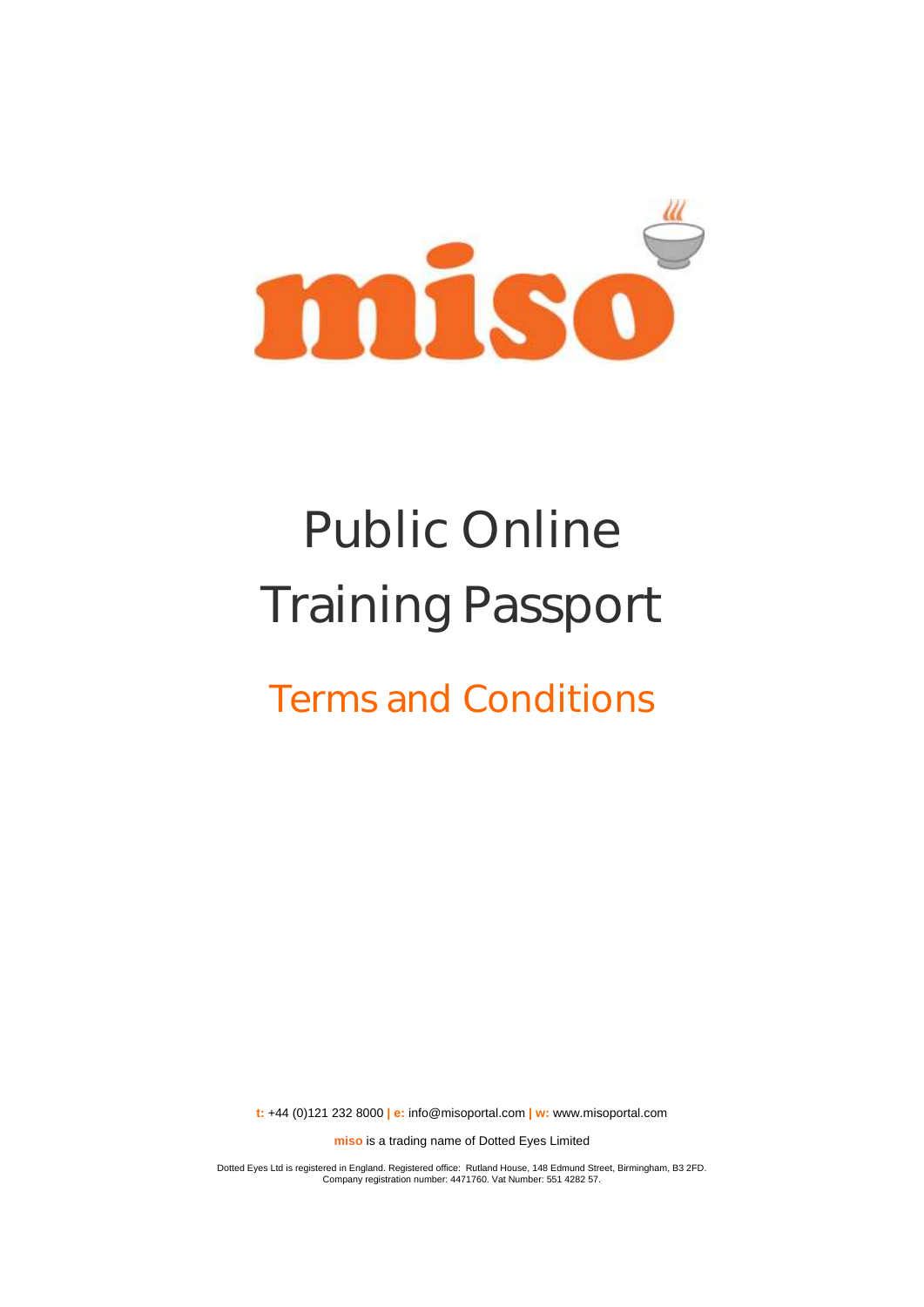

# **PUBLIC ONLINE TRAINING PASSPORT**

#### **TERMS AND CONDITIONS**

These pages together with the Dotted Eyes (miso) order form (**Order Form**) tell you the terms and conditions on which we have agreed to provide Online Public Training to you via a Public Online Training Passport. Please read these terms and conditions carefully before ordering a Public Online Training Passport. By ordering a Public Online Training Passport you agree to be bound by these terms and conditions (**Terms & Conditions**).

Miso will not be bound by any standard terms furnished by the Customer in any of its documents, unless the Customer specifically states in writing separately from such terms that it intends such terms to apply and miso acknowledges such notification in writing.

#### **1. Information about us**

Miso is a trading name of Dotted Eyes Limited. Dotted Eyes Limited **(Dotted Eyes, miso, we, us or our)** is registered in England and Wales under company number 04471760 and our registered office is Rutland House, 148 Edmund Street, Birmingham, B3 2FD. You are the entity named as the customer on the Order Form **(Customer, you or your).**

#### **2. How this Agreement is formed between you and us**

You need to complete an order for the Online Training Passport using the Order Form (**Order**). The Order constitutes an offer by you to us to buy the Online Training Passport. All Orders are subject to acceptance by us, and we will confirm such acceptance to you by sending you an invoice and/or an email relating to your Order that confirms that we have accepted your Order (**Order Confirmation**). The agreement between us (**Agreement**) will only be formed when we send you the Order Confirmation.

#### **3. Accepting the Terms**

- 3.1. In order to use the Online Training Passport and book Online Training Modules, you must firstly agree to the Terms. You may not attend any of the online Training Modules if you do not accept the Terms.
- 3.2. You can accept the Terms by simply booking an Online Training Module. You understand and agree that miso will treat your booking of an Online Training Module as acceptance of the Terms from that point onwards**.**
- 3.3. The Terms form a legally binding agreement between you (this includes your organisation its employees, Affiliates and Contractors) and miso in relation to the Online Training Passport and online training provided by us.
- 3.4. The Terms apply to all Attendees of the Online Training Modules.

#### **4. Changes to the Terms**

Miso reserves the right to make changes to the Terms & Conditions. from time to time. The most current version of our Terms and Conditions (including the updated date) can be found at [www.misoportal.com/legal](http://www.misoportal.com/legal) It is therefore important that you check our website frequently for updates. If you do not agree to the updated Terms and Conditions you must not book or attend an Online Training Module. Your continued booking and attendance of Online Training Modules after the date the updated Terms are posted will constitute your acceptance of the updated Terms and Conditions.

#### **5. Defined Terms & Interpretation**

**Affiliate:** of a Party means any Person which, during the Term, is a subsidiary or sister company, or representative of that Party in which the relevant party, directly or indirectly, owns more than 50% or the shares or is under common control

**Agreement:** the Order Form(s) together with these Terms & Conditions and any schedules, annexes, appendices and documents referenced in this Agreement.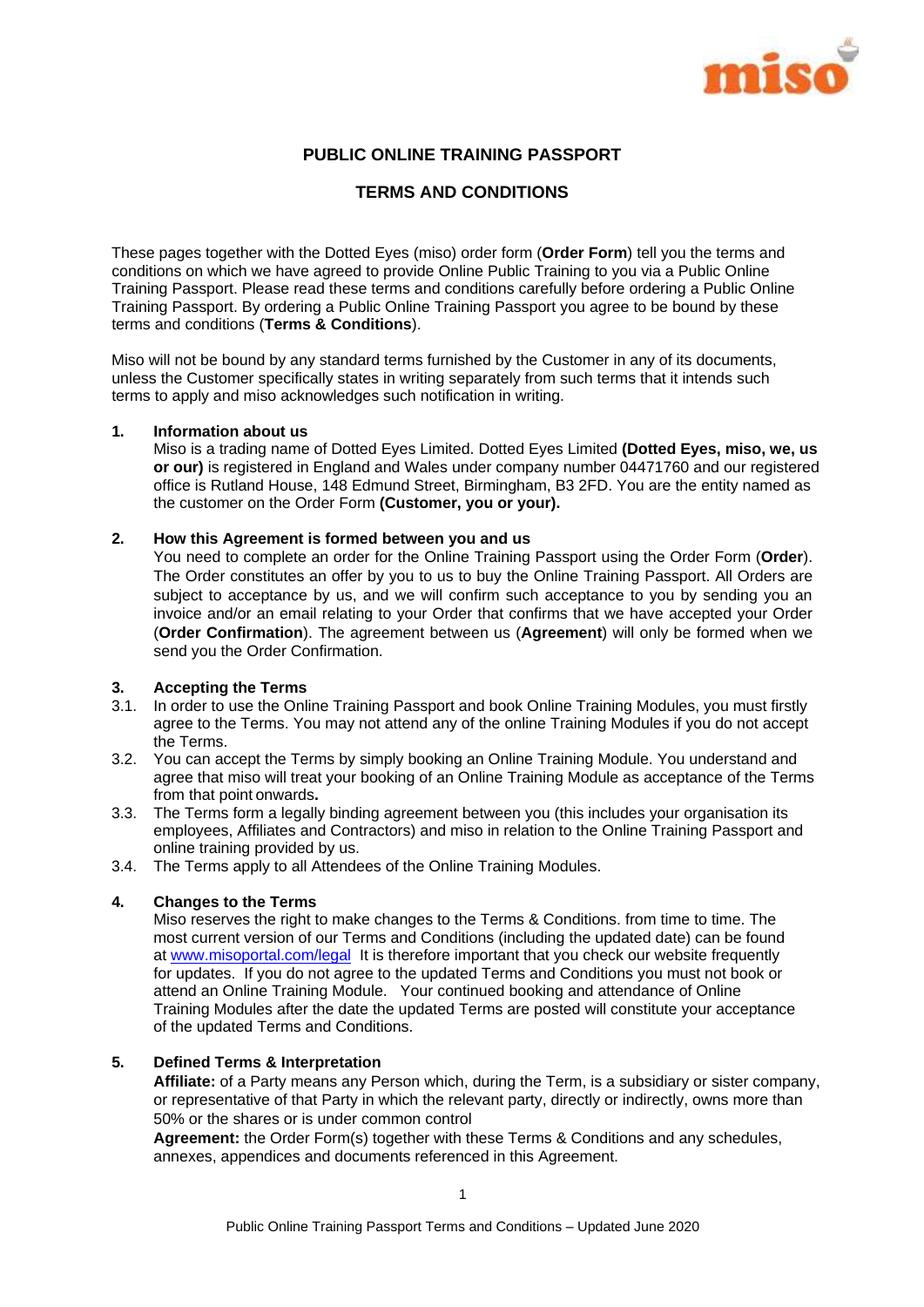

**Applicable Law:** means, where applicable to a Party and relevant to this Agreement, any and all (a) legislation, laws, statutes, decisions, rulings, codes, government policies, regulations, by-laws or licensing conditions (including Data Protection Laws); and (b) mandatory industry requirements and regulations, binding codes of practice, and decisions and directions of any relevant governmental or regulatory, co-regulatory. or self-regulatory authority or agency of competent jurisdiction

**Attendee:** an employee of the Customer who has been booked on to an Online Training Module by the Authorised Administrator.

**Authorised Administrator:** the nominated individual within the Customer organisation who is authorised to book Online Training Modules for Attendees.

**Booking Confirmation:** our confirmation to you that an Attendee is booked on to a particular Online Training Module.

**Booking Process:** the process by which the Customer Authorised Administrator books Online Training Modules for Attendees. See Appendix A.

**Business Day:** any day which is not a Saturday, Sunday or public holiday in England. **Confidential Information:** means all information disclosed by a Party (the "Disclosing Party") to the other Party (the "Receiving Party"), whether orally or in writing, if designated as confidential, that reasonably should be understood to be confidential given the nature of the information and the circumstances surrounding the disclosure. Confidential Information does not include any information that: (i) is or becomes generally known to the public, other than due to Receiving Party's breach of this Agreement; (ii) was rightfully known to the Receiving Party before obtaining it from the Disclosing Party; (iii) is received from a third party without breach of any obligation owed to the Disclosing Party; or (iv) was independently developed by the Receiving Party without use of the Disclosing Party's Confidential Information and for which the Receiving Party can provide documentary evidence created at the same time as the development that verifies the development was independent.

**Contractor:** means those independent third parties who perform services related to this Agreement for you, but solely to the extent they are acting on your behalf.

**Customer Data.** "Customer Data" means any business information or other data which you provide to miso for the purpose of using the Online Training Passport service.

**Customer Personal Data.** means all Personal Data processed by miso and its Affiliates on behalf of the Customer under or in connection with this Agreement

**Documentation:** means any supporting documentation provided by miso in providing the Online Training Service to you.

**Data Protection Laws:** means any laws and regulations relating to privacy or the use or processing of data relating to natural persons, including: (a) EU Directives 95/46/EC and 2002/58/EC (as amended by 2009/139/EC) and any legislation implementing or made pursuant to such directives, including the Data Protection Act 1998 (the **"DPA"**) and the Privacy and Electronic Communication (EC Directive) Regulations 2003; and (b) EU Regulation 2016/679 (**"GDPR"**) and (c) any laws or regulations ratifying, implementing, adopting, supplementing or replacing GDPR. In this Agreement, unless the context otherwise requires, "**Data Controller**", "**Data Processor**", "**Data Subject**", "**Personal Data**", "**process**", "**processing**", "**transfer**" (in the

context of Personal Data transfers) and "**appropriate technical and organisational measures**" shall have the meanings and otherwise be interpreted in accordance the GDPR.

**Effective Date:** the earlier of the date set out in the Order Form(s), the date of this Agreement or the date you first book an Online Training Module.

**Fees:** the fees for the provision of the Service as set out in Order Form and referred to in clause [14](#page-6-0) of these Terms & Conditions.

**Force Majeure:** means any cause, preventing either Party from performing any or all of its obligations, which is beyond the reasonable control of the Party so prevented and which may include nationwide strikes, lock-outs or other industrial disputes, nuclear accident or acts of God, war or terrorist activity, riot, civil commotion, malicious damage, compliance with any new Applicable Law or change in Applicable Law, breakdown of plant or machinery, internet delays or failures or connectivity issues, fire, flood, storm or default of suppliers or sub-contractors (but only where such supplier or sub-contractor's default is itself attributable to force majeure as set out here) and any other acts, events, omissions or accidents

**Group Company**: means in relation to a Party, a company that directly or indirectly controls, is controlled by, or is under common control with any subsidiary or holding company of that Party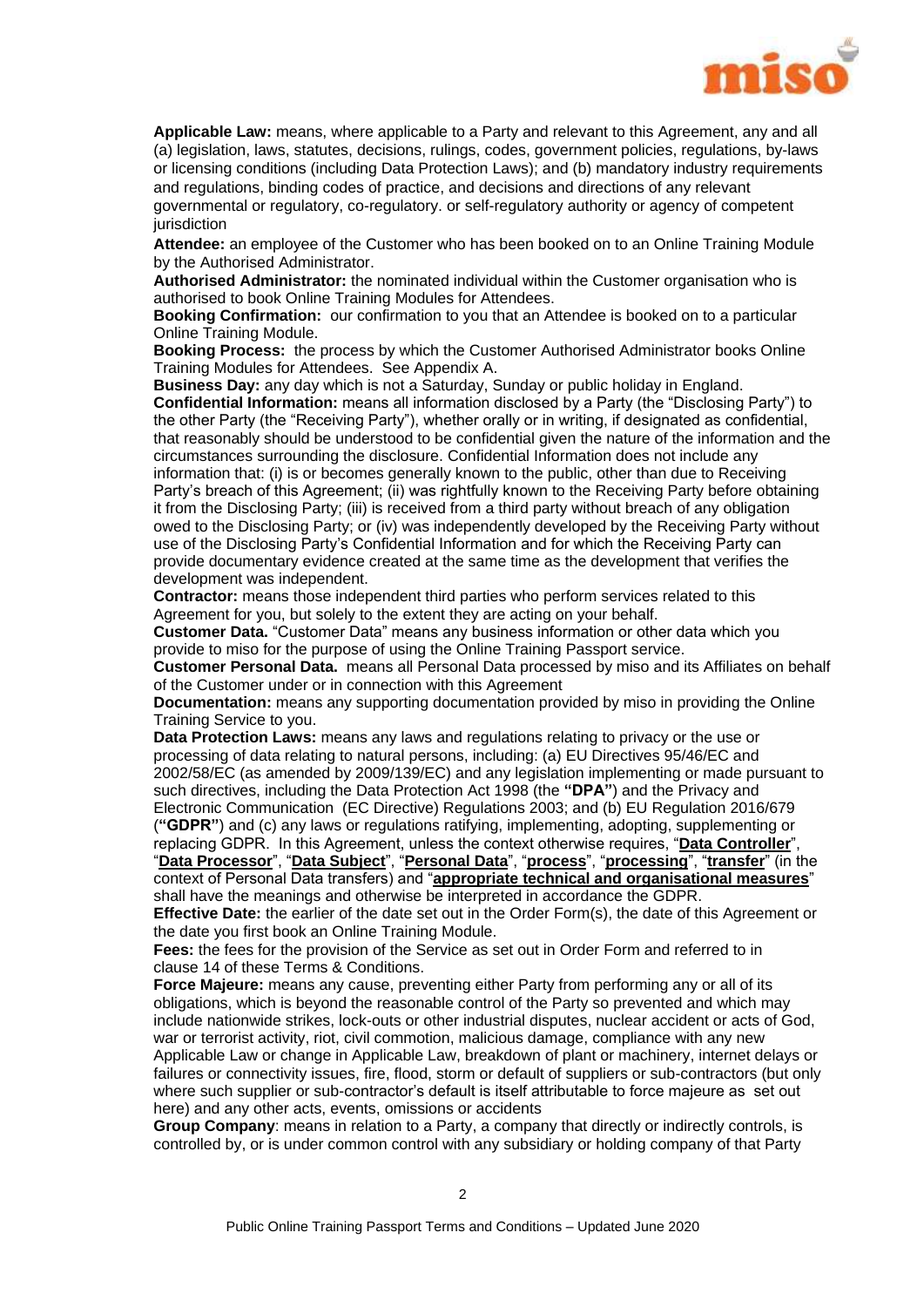

**Intellectual Property Rights:** all patents, copyrights, design rights, trademarks, service marks, trade secrets, know-how, database rights and other rights in the nature of intellectual property rights (whether registered or unregistered) and all applications for the same, anywhere in the world.

**Normal Business Hours:** 9.00 am to 5.00 pm local UK time, each Business Day, excluding Bank Holidays.

**Online Booking Form:** a form used by you to book Attendees on to Online Training Modules. **Online Training Course:** an online training course made up of a number of Online Training Modules.

**Online Training Passport:** a bundle of Training Tokens, as detailed in the Order Form(s), that can be used by you to book and attend our Online Training Modules.

**Online Training Module:** a module within one of our online training courses as published on our website [www.misoportal.com.](http://www.misoportal.com/)

**Online Training Module Cancellation Form: a** form used by you to notify us that you wish to cancel an Online Training Module booking.

**Order Form(s):** an order form completed by you or our Statement of Works or our quotation signed by you, relating to the Services which shall be governed by these Terms & Conditions. **Parties:** you and us and "Party" means either you or us (as the context dictates).

**Person:** means any (i) individual; or (ii) partnership, firm, corporation, limited liability company, joint venture, association, trust, unincorporated organisation, or other legal entity or organisation.

**Pre-Course Module Attendance Technical Instructions:** minimal technical specification and requirements necessary to attend an Online Training Module. **Strigo.io:** www.strigo.io

**Sub-Processor:** means a miso third party service provider, Group Company or Affiliate appointed by miso to process Customer Data and Customer Personal Data **Term:** means a 12 month period commencing on the earlier of the date stated in the Order Form(s), the date of our invoice to you or the date that you book your first Online Training Module with us.

**Training Platform:** a web based training platform owned by a Strigo.io, a third party, used by us to deliver our Online Training Modules.

**Training Token:** a unit that is used book and attend Online Training Modules. See Appendix A.

**VAT:** value added tax chargeable under English law for the time being and any similar additional tax.

In the case of conflict or ambiguity between any provision contained in these Terms & Conditions and any Order Form, these Terms & Conditions shall take precedence.

#### **6. Our Obligations**

- 6.1. We shall use reasonable endeavours to provide the Online Training Passport service in accordance with the Order Form(s) in all material respects.
- 6.2. You acknowledge and agree that miso relies on its Group Companies, Affiliates and third party service providers, in order to provide its Online Training Passport service to you, and that as such miso may share and give them access to your Customer and Personal Data in order to supply the Online Training to you under this Agreement. You further acknowledge and agree that such parties may be based in different jurisdictions and shall have access to Customer Data and Personal Data in those jurisdictions.

Full details can be found:

- On our website www.misoportal.com in our:
	- o Information Security document
	- o Privacy Policy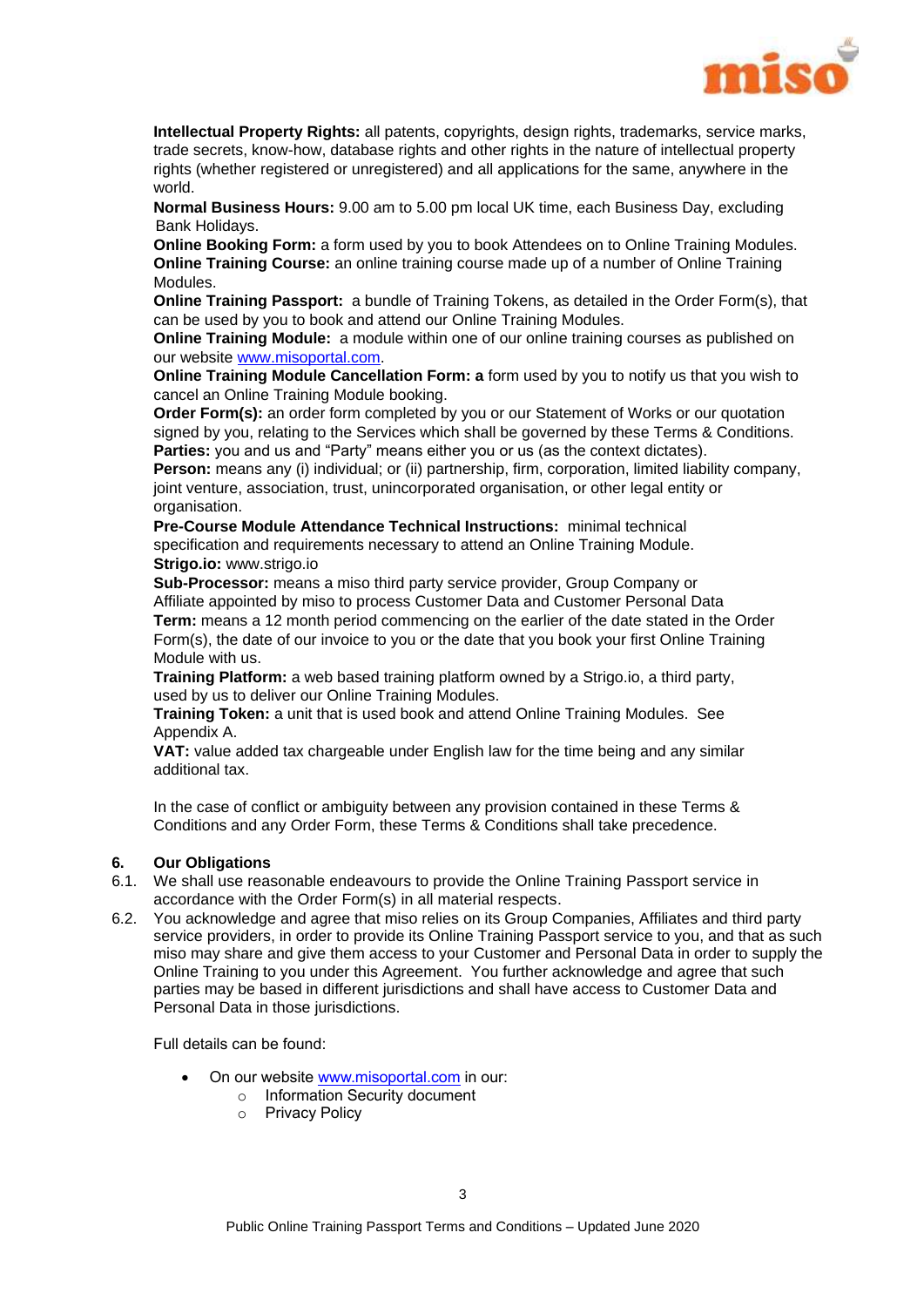

We reserve the right to change the above policies and documents and their location from time to time. It is therefore important to check our website regularly. Last updated dates will be clearly shown.

- In the appendices to the agreement including:
	- o Data Protection
	- o Data Processing Activities

We reserve the right to change this Agreement including any appendices contained within and their location from time to time. It is therefore important to check our website regularly. Last updated dates will be clearly shown

6.3. We shall remain liable for the acts and omission of any third party engaged by it in the provision of the Services, and our dealings with Sub-Processors and transfers of Customer and Personal Data are governed by the Appendix D(1) Data Protection, the Appendix D(2) Data Processing Activities and our Information Security document and Privacy Policy which can be downloaded by going to [www.misoportal.com](http://www.misoportal.com/)

#### <span id="page-4-0"></span>**7. Your Obligations**

- 7.1. You represent and warrant that throughout the term of this Agreement:-
	- (a) you will follow the Online Training Module Booking Process.
	- (b) you and each Attendee will follow and adhere to the Pre-Course Module Attendance Technical Instructions.
	- (c) you will ensure that your details and those of each Attendee are accurate and up to date and that we are promptly notified of any changes.
	- (d) you will ensure that Customer Data and Personal Data deemed as special category of Data under GDPR is not given to us in any form unless pre-agreed by us in writing.
- 7.2. You shall ensure that you, the Authorised Administrator and each Attendee keep their course login details for each Online Training Module confidential.
- 7.3. You agree that you will be solely responsible (to miso and others) for all Online Training Module bookings for your organisation.
- 7.4. You agree not to book an Online Training Module for anyone who is not an employee of the Customer organisation and to notify us immediately should an Attendee leave your employment before the commencement of any Online Training Modules they are booked on and are yet to be delivered.
- 7.5. You agree that you are fully responsible for the behaviour of your organisations Attendees whilst attending each Online Training Module. You warrant to cover all reasonable costs incurred by us should an Attendee be found to behave in a manner that causes offence or undue disruption to other attendees or to the trainer.
- 7.6. You agree that all Attendees shall comply with the trainers instructions and understand that failure to comply with the reasonable requests of the trainer may result in an attendee being removed from the Online Training Module and excluded from future Online Training Modules and at our sole discretion the immediate expiration of any unused Training Tokens remaining on your Online Training Passport.
- 7.7. You agree that you will carry out your obligations as described in the Order Form(s)
- 7.8. You shall not, without the prior written consent of miso, at any time from the date of this agreement to the expiry of 12 months after the last date of supply of the Online Training Passport service, solicit or entice away from miso or employ or attempt to employ any person who is, or has been, engaged as an employee, consultant of miso in the provision of the Online Training Passport services

#### **8. Online Training Passport and Training Token Use**

- 8.1. The purchase of your Online Training Passport entitles you to the number of Training Tokens as detailed in the Order Form(s).
- 8.2. A minimum order of 5 Training Tokens per Online Training Passport applies.
- 8.3. Training Tokens can be used to book and attend Online Training Modules as detailed in Appendix A.
- 8.4. The number of Training Tokens used for each Online Training Module is as detailed in Appendix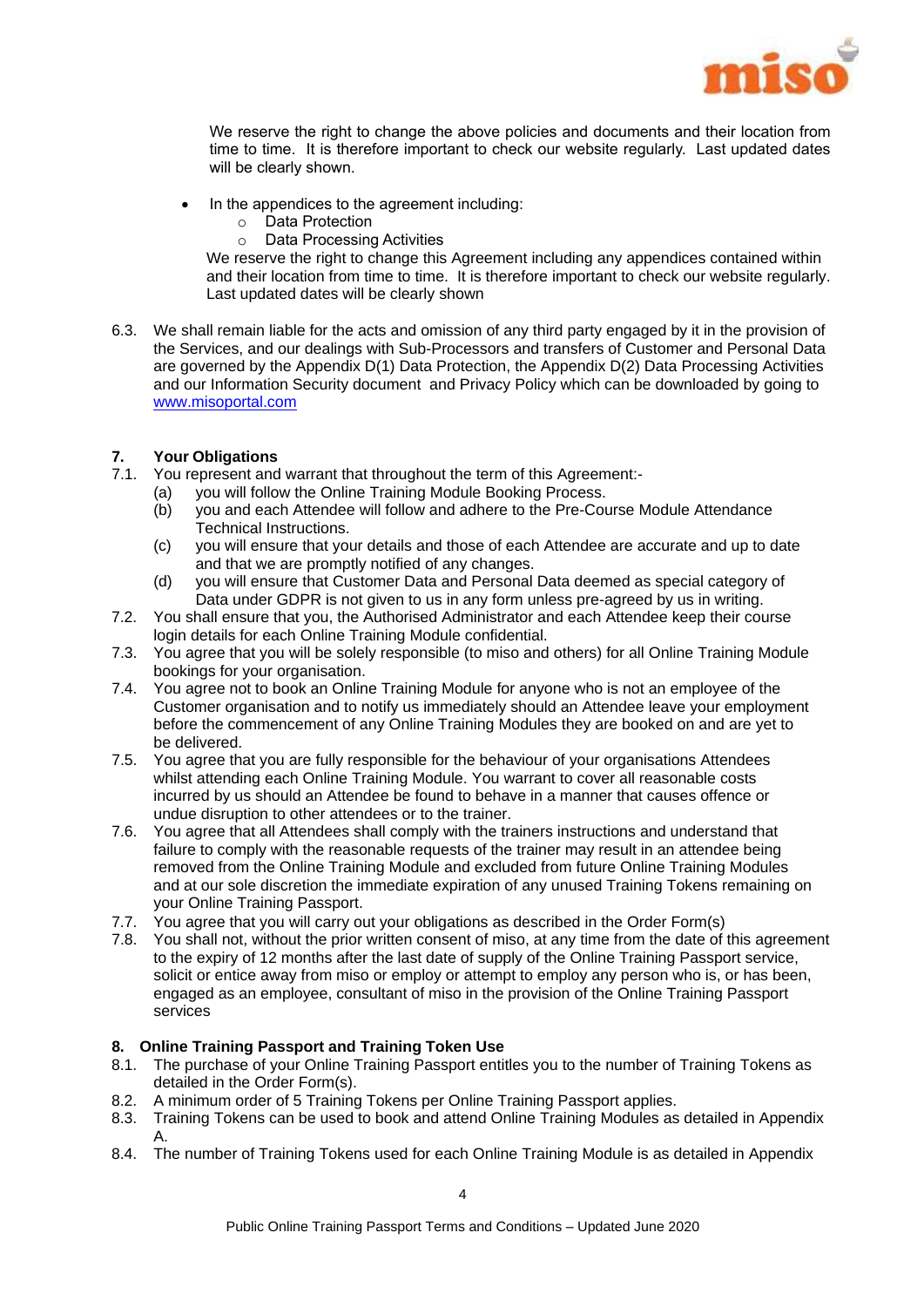

A.

- 8.5. Training Tokens are valid for a period of 12 month from the date of purchase of your Online Training Passport. Unused Training Tokens cannot be carried forward and refunds of any unused Training Tokens will not be issued.
- 8.6. Training Tokens will be deducted from your Online Training Passport at the earlier of the date:
	- (a) an Attendee is booked on to an Online Training Module; or
	- (b) an Attendee attends on an Online Training Module.
- 8.7. Failure by an Attendee to attend all or part of a course Online Training Module for any reason other than those caused by Us will be deemed as if the Attendee had attended the Online Training Module and the relevant Training Tokens will be deducted from your Online Training Passport as if they had attended.

# **9. Booking Conditions**

- 9.1. Each Online Training Module must be booked at least 4 weeks in advance.
- 9.2. Booking of an Online Training Module must follow the Booking Process as detailed in Appendix A.

#### **10. Online Training Module Attendance**

- 10.1. Joining instructions will be sent to each attendee as detailed by you during the Booking Process, at least 14 working days before the Online Training Module is due to commence or 3 working days from the date the Online Training Module is booked by you, whichever is the later.
- 10.2. Each Attendee is required to follow the Pre-Course Module Attendance Technical Instructions prior to the Online Training Module date. We will not be responsible for the inability of an Attendee to attend an Online Training Module due to access or technical problems outside of our reasonable control or due to non-compliance of the Pre-Course Module Attendance Technical Instructions by the Attendee.

#### **11. Customer Cancellation of and Non Attendance of an Online Training Module**

- <span id="page-5-0"></span>11.1. Your attendance of an Online Training Module may be cancelled by giving us 5 working days notice prior to the date of the Online Training Module due to be attended by following the cancellation process detailed in Appendix C.
- 11.2. Provided the conditions of clause [11.1](#page-5-0) are met then the relevant Training Tokens will be added back to your Online Training Passport allocation.
- 11.3. Training Tokens will not be allocated back to the Online Training Passport for cancellations with less notice than per clause [11.1](#page-5-0) or non-attendance or part attendance of a booked Online Training Module. Training Tokens will instead be treated as if the Online Training Module has been attended.

#### **12. Cancellation or Postponement by Us of an Online Training Module**

- 12.1. We will endeavour to deliver each Online Training Module on the dates booked by you, however we may at our sole discretion cancel or postpone an Online Training Module in the following circumstance:
	- (a) By giving the attendee 5 working days notice for any reason.
	- (b) Without notice under the following circumstances:
		- (i)Our trainer is ill and a suitable replacement trainer is not available
		- (ii) We experience technical problems that we are unable to rectify without causing a minimum of 30 minutes interruption to delivery of the Online Training Module.

Attendees due to attend Online Training Modules cancelled or postponed by us will be re-booked on an alternative available date.

### <span id="page-5-1"></span>**13. Customer Data and Customer Personal Data**

- 13.1. You, not miso, have sole responsibility for the provision, deletion, correction, accuracy, quality, integrity, legality, reliability, appropriateness, and right to use the Customer Data. Miso is not responsible for any of the foregoing or for any destruction, damage, loss, or failure to store any Customer Data beyond its reasonable control or resulting from any failure in data transmission or operation during the service provided to you by us.
- 13.2. You represent and warrant that you have and will maintain all necessary licences, consents, and permissions necessary to provide the Customer Data to miso and for them to store and process the Customer Data and Customer Personal Data in accordance with the terms of this Agreement.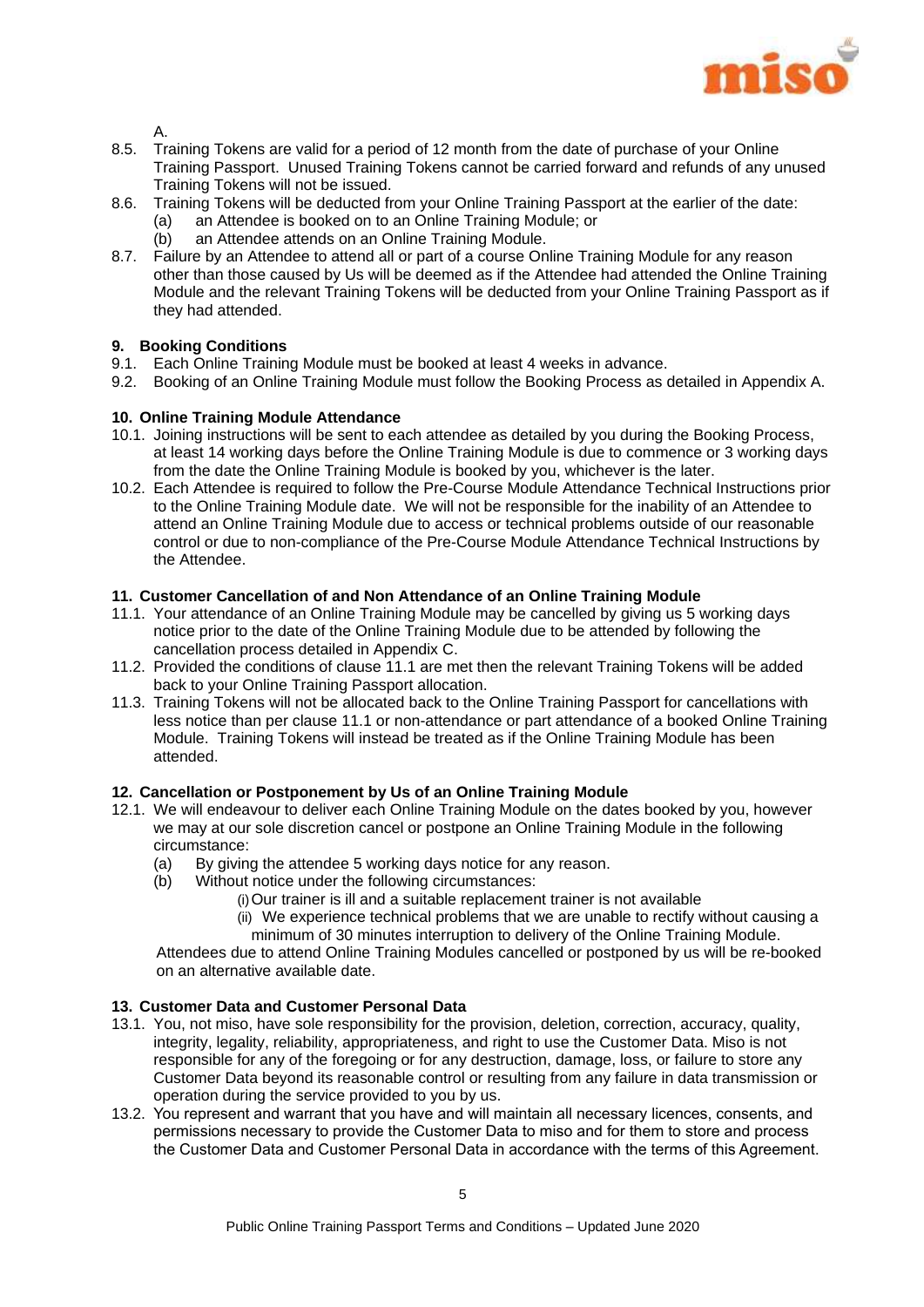

- 13.3. If miso processes any Customer Data and Customer Personal Data on your behalf when performing its obligations under this Agreement, the Parties acknowledge that you shall be the Data Controller and miso shall be a Data Processor and in any such case:
	- (a) you shall ensure that you are entitled to transfer the relevant Customer and Customer Personal Data to miso so that they may lawfully use, process and transfer the Customer Personal Data in accordance with this Agreement on your behalf
	- (b) you shall ensure that the relevant third parties have been informed of, and have given their consent to, such use, processing, and transfer as required by all applicable Data Protection Laws;
	- (c) each Party shall take appropriate technical and organisational measures against unauthorised or unlawful processing of the personal data or its accidental loss, destruction or damage; and
	- (d) notwithstanding any other provision of this Agreement, but subject always to Appendix D(1) Data Protection and Appendix D(2) Data Processing Activities, nothing shall prevent miso from disclosing Customer Personal Data or Customer Data to their Group Companies, Affiliates, Sub-Processors and third party service providers as necessary to provide the Services, and otherwise in order to comply with Applicable Law or at the request of a governmental, regulatory or supervisory authority
- 13.4. You must ensure that Customer Data and Customer Personal Data deemed as a special category of Data under GDPR is not given to us in any form unless pre-agreed by us in writing.
- 13.5. From the commencement date specified in the Order Form(s) or this date of this Agreement (whichever is the earlier), the Parties shall comply with Appendix D(1) Data Protection and Appendix D(2) Data Processing Activities
- 13.6. You are solely responsible and liable for any transfer of Customer Data made by you (or made by miso at your request) to a third party and for ensuring that such transfer is in compliance with the Parties' obligations under the Data Protection Laws

#### <span id="page-6-0"></span>**14. Fees and payment**

- 14.1. You shall be invoiced and pay the Fees in accordance with the Order Form.
- 14.2. All sums payable under this Agreement are exclusive of VAT, which miso shall add at the appropriate rate.
- 14.3. Unless otherwise agreed in writing, each invoice is due and payable on the earlier of 30 days after the invoice date or before the date you book your first Online Training Module (**Due Date**). Without prejudice to any other right or remedy that it may have, if the Customer fails to pay miso on the Due Date:
	- (a) the Customer shall pay interest on the overdue amount at the rate of 3% per annum above Barclay's Bank plc's base rate from time to time. Such interest shall accrue on a daily basis from the due date until actual payment of the overdue amount, whether before or after judgment. The Customer shall pay the interest together with the overdue amount; and
	- miso may suspend all Services until payment has been made in full.
- 14.4. All amounts due under this agreement shall be paid in full without any set-off, counterclaim, deduction or withholding (other than any deduction or withholding of tax as required by law).

#### <span id="page-6-2"></span>**15. Confidentiality**

- 15.1. Subject to clause [15.2, e](#page-6-1)ach Party shall, during the Term of this Agreement and thereafter, keep confidential, and shall not use for its own purposes nor without the prior written consent of the other disclose to any third party, these Terms & Conditions or any information of a confidential nature (including, without limitation, trade secrets and information of commercial value) which may become known to such Party from the other Party and which relates to the other Party or any of its Affiliates (**Confidential Information**), unless such information is public knowledge or already known to such Party at the time of disclosure, or subsequently becomes public knowledge other than by breach of these Terms & Conditions, or subsequently comes lawfully into the possession of such Party from a third party.
- <span id="page-6-1"></span>15.2. You shall be entitled to disclose to Authorised Users only such of the Confidential Information as is necessary for them to know in order for them to perform a Transaction. We shall be entitled to disclose to the proprietary owner(s) of any of the Software such of the Confidential Information (including these Terms & Conditions) as is required for our suppliers to fulfil their obligations to us or us to fulfil our obligations to them.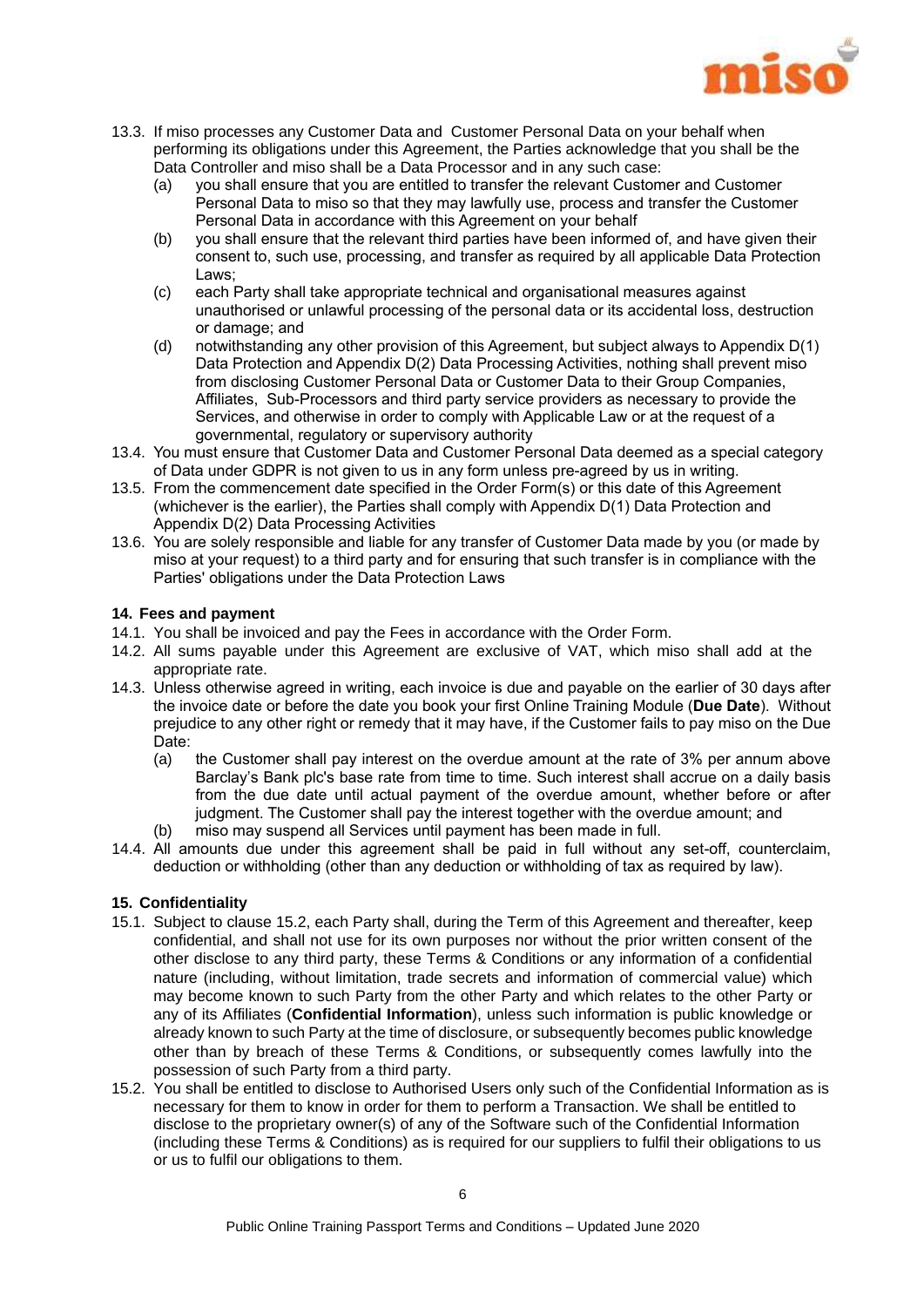

- 15.3. Privacy Policy
	- (a) Your use of the service is subject to the miso Privacy Policy, a current version of which is available at www.misoportal.com
- 15.4. The provisions of this Clause [15](#page-6-2) shall remain in full force and effect notwithstanding termination of this Agreement for any reason

#### **16. Proprietary Rights**

- 16.1. You acknowledge that:-
	- (a) all Intellectual Property Rights in the Online Training Module and Online Training Module Material shall belong to us;
	- (b) all Intellectual Property Rights in the third party software belongs to the third party proprietary owner thereof; and
	- (c) that except as expressly stated herein, this Agreement does not grant you any Intellectual Property Rights (including but without limitation any licences) in the Online Training Module or any related documentation.
- <span id="page-7-0"></span>16.2. We undertake at our own expense to defend you or, at our option, settle any claim or action brought against you alleging that the possession or use of the Services (other than the Open Source Software) in accordance with these Terms & Conditions infringes the UK Intellectual Property Rights of a third party (Infringement Claim) and shall be responsible for any reasonable losses, damages, costs (including legal fees) and expenses incurred by or awarded against you as a result of or in connection with any such Infringement Claim.
- 16.3. Clause [16.2](#page-7-0) is conditional on:
	- (a) you notifying us in writing, as soon as reasonably practicable, of any Infringement Claim of which you have notice;
	- (b) you not making any admission as to liability or compromise or agreeing to any settlement of any Infringement Claim without our prior written consent, which consent shall not be unreasonably withheld or delayed; and
	- (c) us having, at our own expense, the conduct of or the right to settle all negotiations and litigation arising from any Infringement Claim and you giving us all reasonable assistance in connection with those negotiations and such litigation at our request and expense.
- 16.4. If any Infringement Claim is made, or in our reasonable opinion is likely to be made, against you, we may at our sole option and expense:
	- (a) procure for you the right to continue using the Proprietary Software or Services (or any part thereof) in accordance with these Terms & Conditions; or
	- (b) modify the Proprietary Software or Services so that it or they cease to be infringing; or
	- (c) replace the Proprietary Software with non-infringing software; or
	- (d) terminate this Licence immediately by notice in writing to you.
- 16.5. The foregoing states your sole and exclusive rights and remedies, and our entire obligations and liability, for Intellectual Property Right infringement.

#### <span id="page-7-1"></span>**17. Limitation of Liability**

- <span id="page-7-2"></span>17.1. This Clause [17](#page-7-1) sets out our entire financial liability (including any liability for the acts or omissions of our employees, agents and sub-contractors) to you in respect of:
	- (a) any breach of this Agreement;
	- (b) any use made by you of the Services or the Software or any part of them; and
	- (c) any representation, statement or tortious act or omission (including negligence) arising under or in connection with the Agreement.
- 17.2. Nothing in this Agreement will limit or exclude either Party's liability for: (i) death or personal injury resulting from negligence or for fraud, fraudulent misstatement, or fraudulent misrepresentation; (ii) any liability which may not be limited or excluded as a matter of law; or (iii) any claims arising under a Party's obligations of indemnification. Nothing in this Agreement will limit your obligation to pay any undisputed fees.
- <span id="page-7-3"></span>17.3. Subject to Clause [17.1](#page-7-2) neither Party shall be liable (in contract, tort (including negligence), strict liability, or otherwise): (i) for any loss arising from or in connection with loss of revenues, profits (whether direct or indirect), contracts or business, or failure to realise anticipated savings, loss of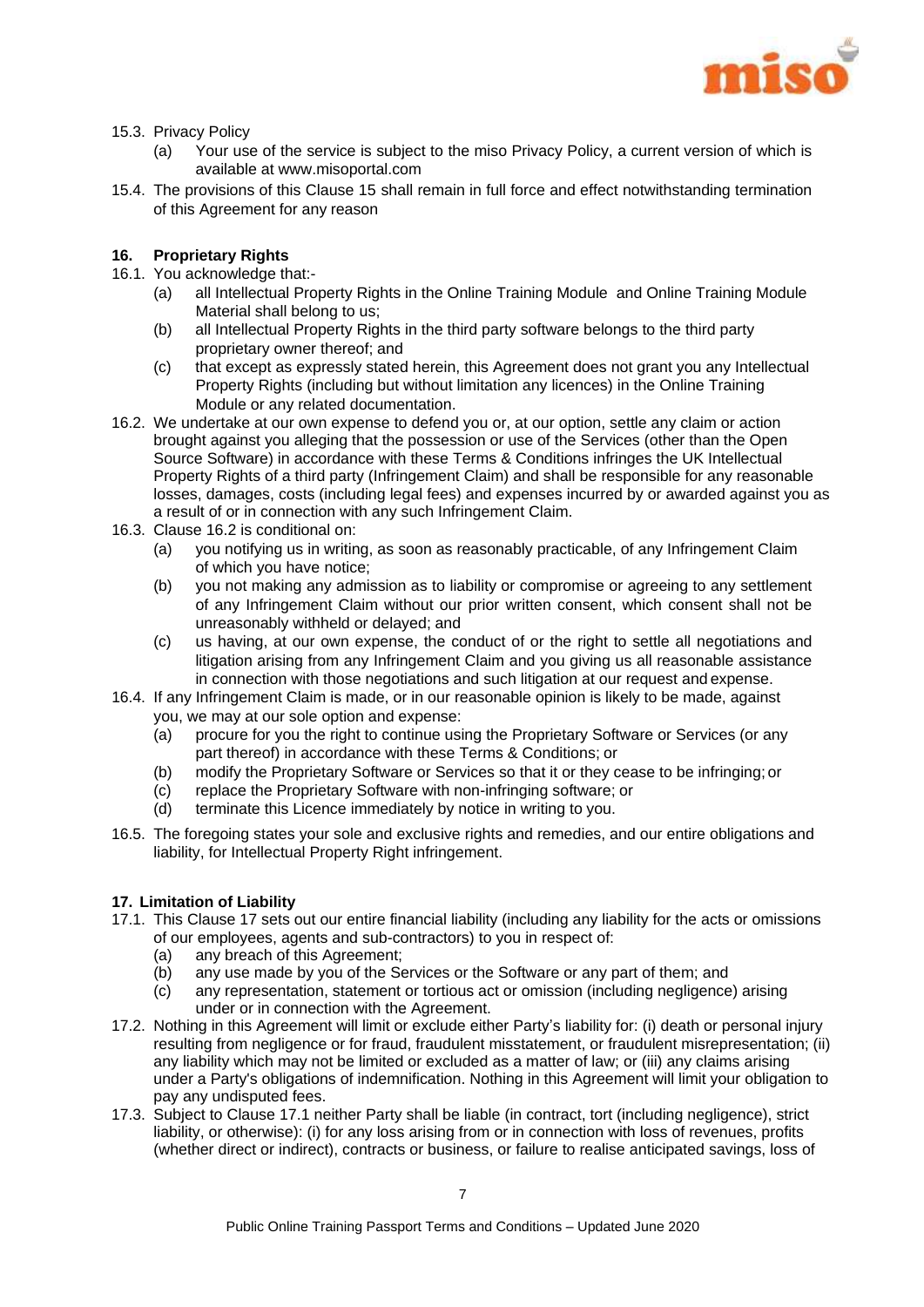

use or other economic advantage arising from your use of the Service, including the inability to use the Service; loss or corruption of data; unauthorised access to data; or (ii) for any indirect, special, incidental, exemplary, enhanced, punitive, or consequential losses or damages, suffered or incurred by the other party arising out of or in connection with this Agreement even if such Party knew of, had been advised of the possibility of, or foreseen such damages in advance.

- <span id="page-8-0"></span>17.4. Subject to the overall provision in paragraph [17.1](#page-7-2) above. Miso shall not be liable to you for:
	- (a) Your failure to provide miso with accurate account information, Authorised Administrator or Attendee information.
		- (b) Your failure to keep your course login information confidential.
- 17.5. The limitations on miso's liability to you in paragraph [17.4](#page-8-0) above shall apply whether or not miso has been advised of or should have been aware of the possibility of any such losses arising.
- 17.6. Subject to Clause [17.3](#page-7-3) and except as set out in the remainder of this clause, neither Party's aggregate liability in connection with any Order Form(s) will exceed 125% of the amount actually paid by you under that Order Form in the 12-month period preceding the event giving rise to such liability, regardless of whether such liability is based in contract, tort, strict liability, or otherwise. With respect to a Party's breach of its obligations set out in Clause [15](#page-6-2) (Confidentiality) or Appendix D(1) (Data Protection) or Appendix D(2) (Data Processing Activities), neither Party's aggregate liability will exceed the lesser of £1,000,000 (one million pounds sterling) and five times the amount actually paid by you under the applicable Order Form in the 12-month period preceding the event giving rise to such liability.
- 17.7. You agree that, in entering into this Agreement, either you did no rely on any representations (whether written or oral) of any kind or of any person other than those expressly set out in these Terms and Conditions or (if you did rely on any representations, whether written or oral, not expressly set out in these Terms and Conditions) that you shall have no remedy in respect of such representations and (in either case) we shall have no liability otherwise than pursuant to the expressed terms of these Terms and Conditions.

#### **18. Term and Termination**

- 18.1. This Agreement shall commence on the Effective Date and shall (unless terminated as provided in the remainder of this clause) continue for the Term.
- 18.2. Without prejudice to any other rights or remedies to which the Parties may be entitled, either party may terminate this Agreement without liability to the other if:
	- (a) the other Party commits a material breach of any of the terms of this Agreement and (if such a breach is remediable) fails to remedy that breach within 30 days of that Party being notified in writing of the breach; or
	- (b) if the other Party is unable to pay its debts (within the meaning of section 123 of the Insolvency Act 1986), or becomes insolvent, or is subject to an order or a resolution for its liquidation, administration, winding-up or dissolution (otherwise than for the purposes of a solvent amalgamation or reconstruction), or has an administrative or other receiver, manager, trustee, liquidator, administrator or similar officer appointed over all or any substantial part of its assets, or enters into or proposes any composition or arrangement with its creditors generally, or is subject to any analogous event or proceeding in any applicable jurisdiction; or
	- (c) the other Party ceases, or threatens to cease, to trade; or
	- (d) the other Party takes or suffers any similar or analogous action in any jurisdiction in consequence of debt.
- 18.3. We have the right (but are not obliged to), on written notice to you, at our sole option, to immediately either suspend or terminate the Online Training Passport in the following circumstances:-
	- (a) where you have failed to pay any invoice due under these Terms & Conditions in full within 30 days of the Due Date; or
	- (b) where you have breached your obligations under any of clauses [7,](#page-4-0)[13](#page-5-1)[,14](#page-6-0)[,15.](#page-6-2)
- 18.4. On termination of this Agreement for any reason:
	- (a) the Online Training Passport, Online Training Tokens and any access to booked Online Training Modules given under this Agreement shall immediately terminate;
	- (b) you shall have no further right to use the Online Training service;
	- (c) you shall immediately pay to us any and all sums due under this Agreement;and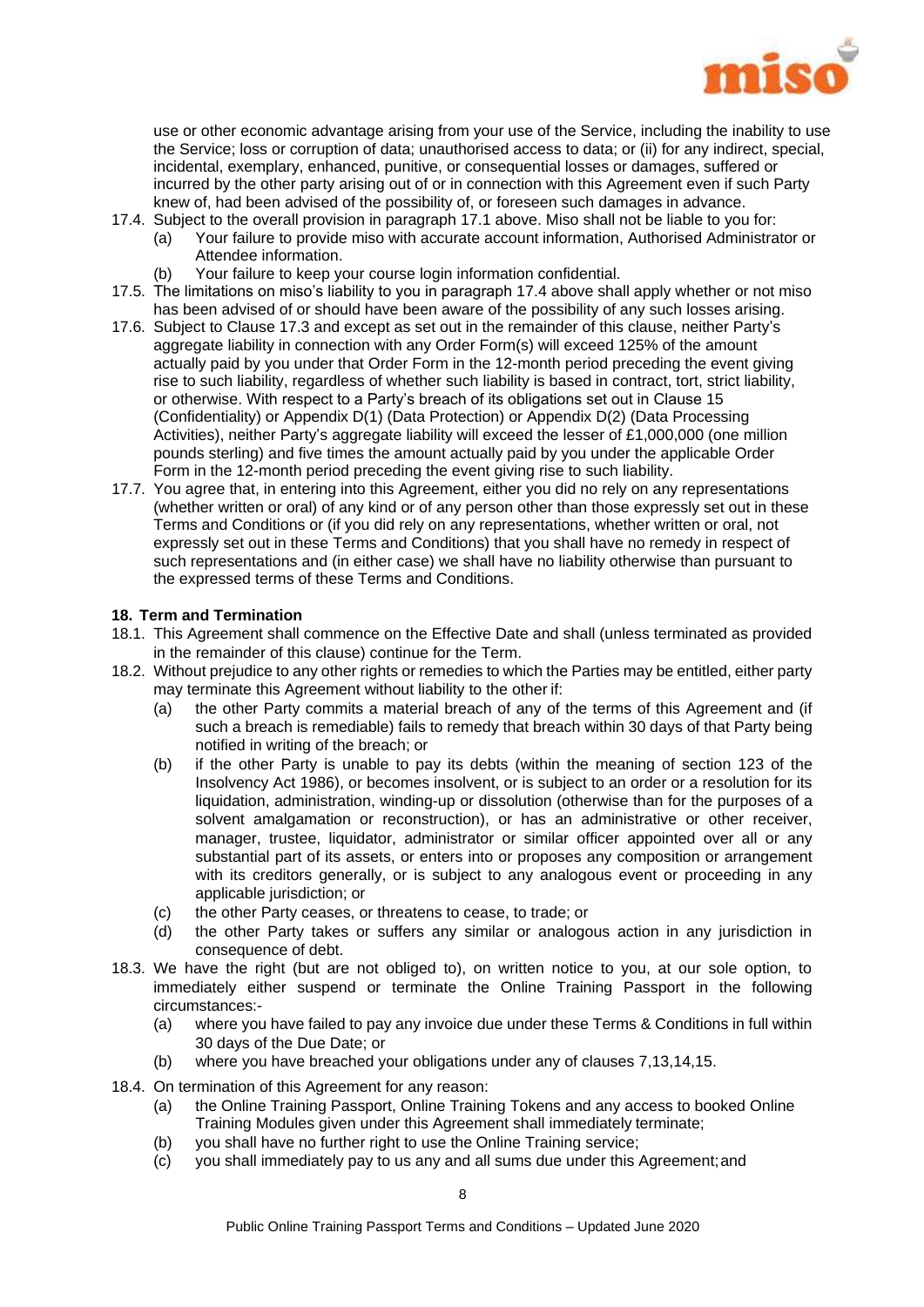

- (d) each Party shall return and make no further use of any equipment, property, materials and other items (and all copies of them) belonging to the other Party; and
- (e) the accrued rights of the Parties as at termination, or the continuation after termination of any provision expressly stated to survive or implicitly surviving termination, shall not be affected or prejudiced

#### **19. Force Majeure**

We shall have no liability to you under this Agreement if we are prevented from or delayed in performing our obligations under this Agreement by acts, events, omissions or accidents beyond our reasonable control, including, without limitation, strikes, lock-outs or other industrial disputes (whether involving our workforce or that of any other party), failure of a utility service or transport or telecommunications network, act of God, war, riot, civil commotion, malicious damage, compliance with any law or governmental order, rule, regulation or direction, accident, breakdown of plant or machinery, fire, flood, storm or default of suppliers or sub-contractors. We shall notify you of such an event and its expected duration.

#### <span id="page-9-0"></span>**20. General**

- 20.1. No forbearance or delay by either Party in enforcing its rights shall prejudice or restrict the rights of that Party, and no waiver of any such rights or of any breach of any contractual terms shall be deemed to be a waiver of any other right or of any later breach unless expressly set out in writing by the waiving Party.
- 20.2. If any provision in the Agreement is judged to be illegal or unenforceable, the continuation in full force and effect of the remainder of the provisions shall not be prejudiced.
- 20.3. Any amendment, waiver or variation of the Agreement shall not be binding on the parties unless set out in writing, expressed to amend the Agreement and signed by or on behalf of each of the Parties.
- 20.4. No term in the Agreement is intended to confer a benefit on, or to be enforceable by, any person who is not a Party to it.
- 20.5. In relation to assignment and sub-licensing:
	- (a) you have no right to sub-license or to assign the benefit or burden of the Agreement in whole or in part, or to allow the Software to become the subject of any charge, lien or encumbrance without our prior written consent.
	- (b) We may sub-license, assign, charge or otherwise transfer any of our rights or obligations under the Agreement, provided we give written notice to you of any sub-licence, assignment, charge or other transfer.
- 20.6. All notices given by you to us must be given to us in writing at the address shown in clause 1 or to [sales@misoportal.com.](mailto:sales@misoportal.com.) We may give notice to you at either the email or postal address set out in the Order Form. Notice will be deemed received and properly served 24 hours after an email is sent, or three days after the date of posting of any letter. In proving the service of any notice, it will be sufficient to prove, in the case of a letter, that such letter was properly addressed, stamped and placed in the post and, in the case an email, that such email was sent to the specified email address of the addressee and that no error message indicating failure to deliver has been received by the sender and provided further that within 24 hours of transmission a hard copy of the email is sent by post to the intended recipient.
- 20.7. These Terms & Conditions, and any schedules, annexes, appendices and documents referenced in this Agreement and the Order Form(s) contain the whole agreement between the Parties relating to the subject matter hereof and supersede all prior agreements, arrangements and understandings between the parties relating to that subject matter.
- 20.8. The Agreement, its subject matter or its formation (including non-contractual disputes or claims) shall be governed by and construed in accordance with English law and submitted to the nonexclusive jurisdiction of the English courts.
- 20.9. The provisions of clause [20](#page-9-0) shall remain in full force and effect notwithstanding termination of the Agreement for any reason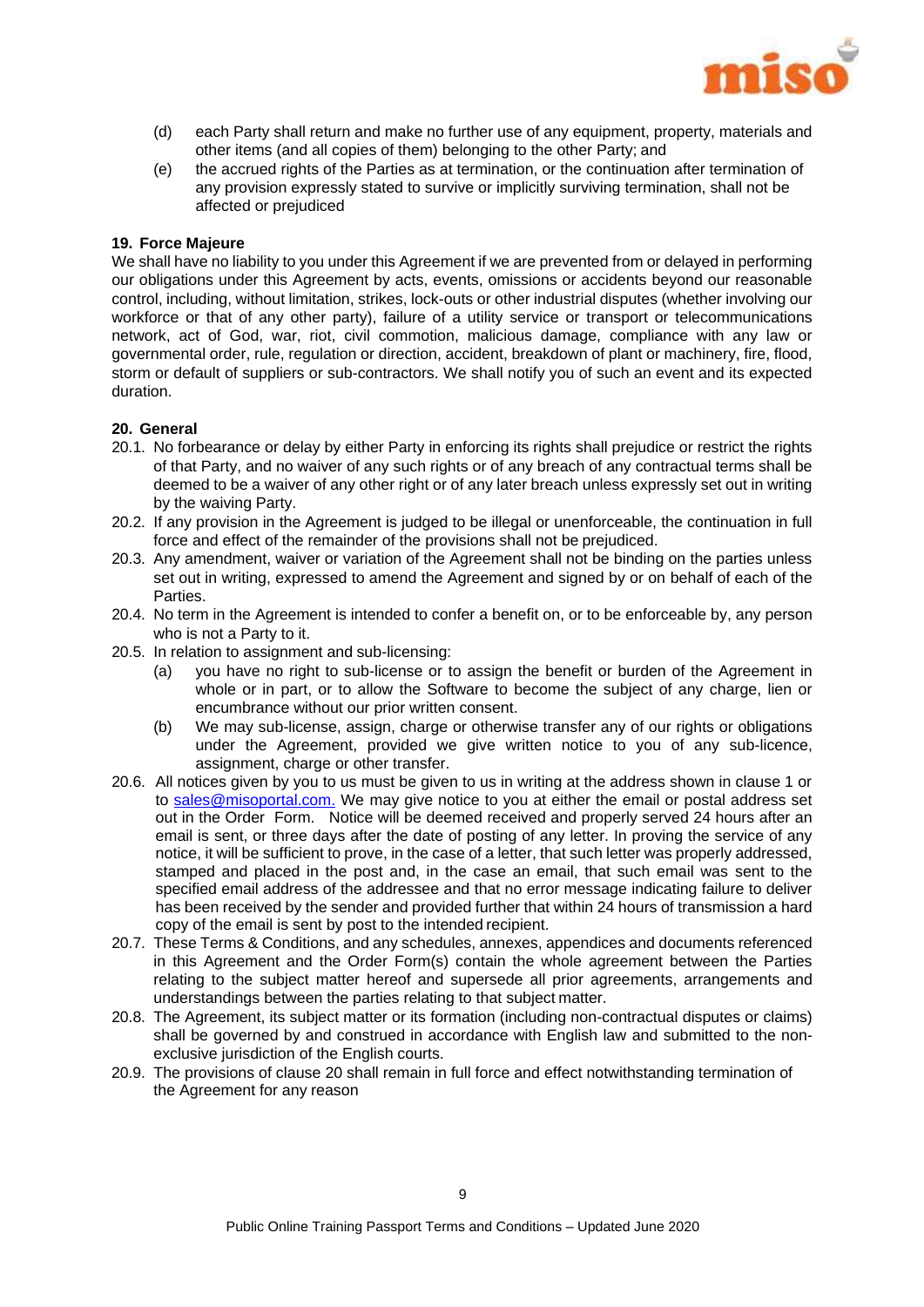

The Parties have caused this Agreement to be executed by their respective duly authorised representatives.

| Dotted Eyes Limited<br>trading as miso | <b>Customer</b> |
|----------------------------------------|-----------------|
|                                        |                 |
|                                        |                 |
|                                        |                 |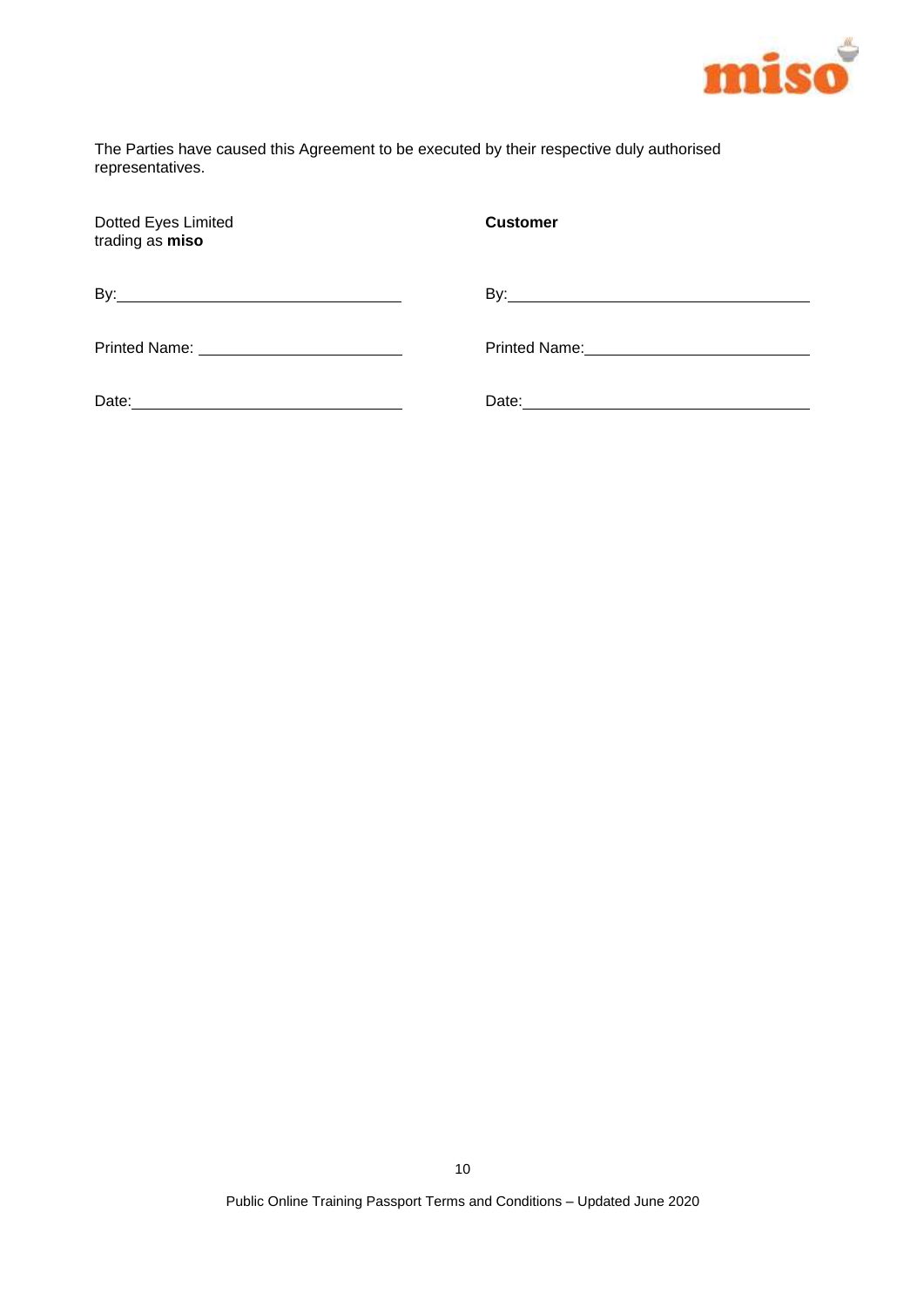

# **APPENDIX A**

# **Online Training Passport – Additional Information**

#### **1. Online Training Modules and Training Token Degradation.**

1.1. Each time an Attendee is booked on an Online Training Module 1 Training Token will be deducted from your Online Training Passport.

#### 1.2. Current Online Training Modules are as follow:

| <b>Online Training Course</b> | Level        | <b>Online Training Module</b>        |
|-------------------------------|--------------|--------------------------------------|
| <b>FME Desktop</b>            | Introduction | Getting started with FME             |
|                               |              | Managing and Filtering               |
|                               |              | <b>Spatial Data</b>                  |
|                               |              | Lists and Joins                      |
|                               |              | <b>Workspace Best Practices</b>      |
|                               | Advanced     | <b>Databases</b>                     |
|                               |              | Parameters                           |
| <b>FME Server</b>             |              | Authoring - The Basics               |
|                               |              | Authoring - Deep Dive                |
|                               |              | <b>Automations and Notifications</b> |
|                               |              | Apps and Webhooks                    |
|                               |              | <b>Admin Basics</b>                  |
|                               |              | Deploying FME Server                 |

- 1.3. We regularly update our Online Training Courses and Online Training Modules to ensure that you get as much value from our training as possible, therefor it is important to check the most current courses available by going to our website [www.misoportal.com](http://www.misoportal.com/) or by contacting your Account Manager prior to booking an Online Training Module.
- 1.4. We have the right to change the per Attendee, per module, Training Token degradation. It is important to check the updates to these terms and conditions before booking an Online Training Module by going to [www.misoportal.com\legal.](http://www.misoportal.com/legal) Changes will not be retrospectively applied to booked but not yet attended Online Training Modules.

#### **2. Booking Process**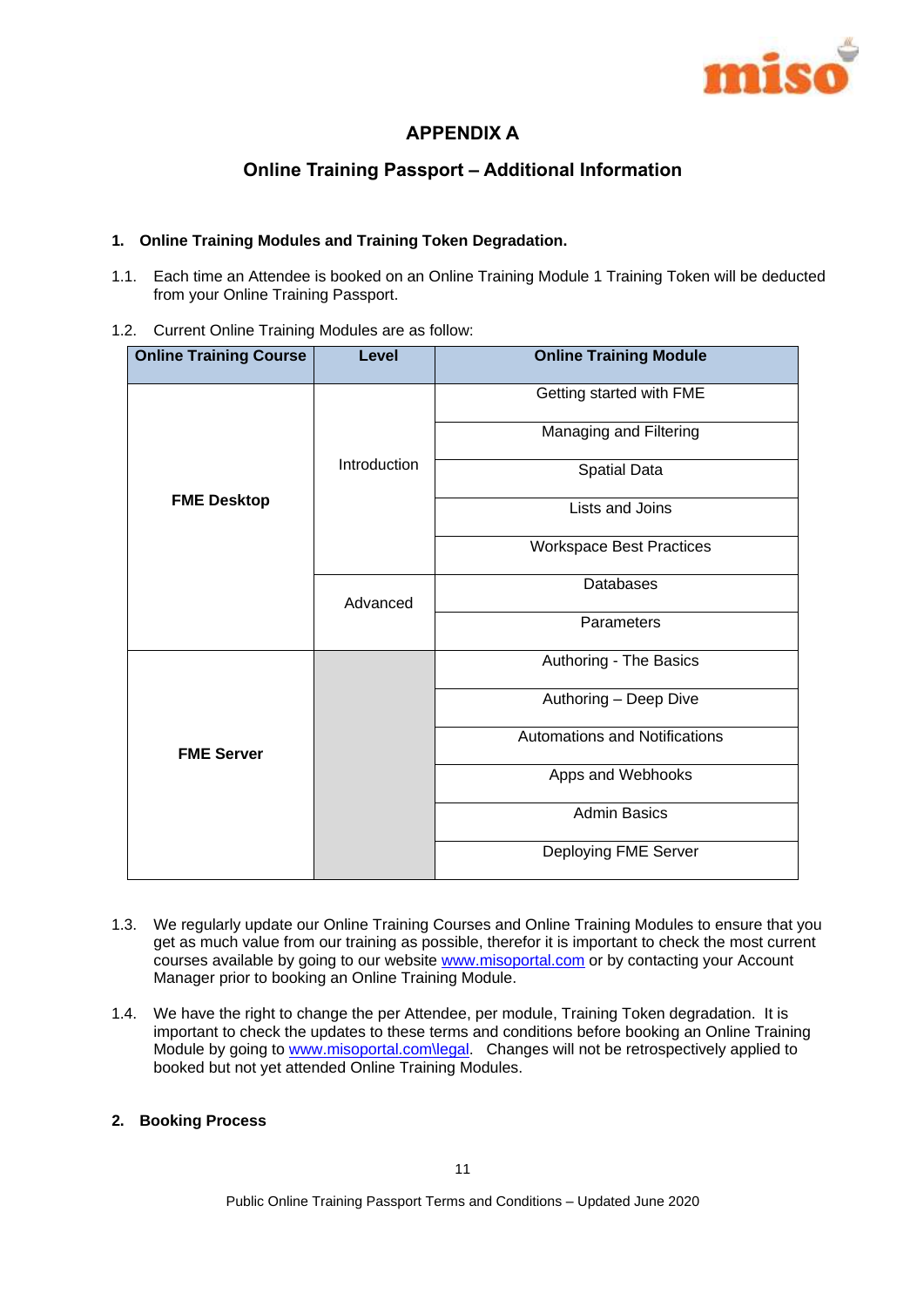

- 2.1. Once you have purchased your Online Training Passport you can start to use your Training Tokens to book Attendees on to any Online Training Modules you wish them to attend.
- 2.2. Only the Authorised Administrator can book Online Training Modules for each Attendee.
- 2.3. Online Training Modules must be booked at least 4 weeks prior to the commencement of the Online Training Module.
- 2.4. You will need to ensure you have enough Training Tokens remaining on your Online Training Passport for the number of Attendees and Online Training Modules you wish to book. You can top-up your passport by contacting the sales team via [sales@misoportal.com.](mailto:sales@misoportal.com) A minimum order of 5 Training Tokens applies.
- 2.5. To book Online Training Modules for Attendees the Authorised Administrator must provide us with the following information for each Attendee using the Online Training Booking Form, the information must be emailed to [sales@misoportal.com](mailto:sales@misoportal.com)

| <b>Attendee Name</b> | <b>Attendee Email</b> | <b>Online Training</b><br><b>Module</b> | Date of Online<br><b>Training Module</b> |
|----------------------|-----------------------|-----------------------------------------|------------------------------------------|
|                      |                       |                                         |                                          |
|                      |                       |                                         |                                          |
|                      |                       |                                         |                                          |

- 2.6. We will then reply with a Booking Confirmation including the number of Training Tokens used for the booking and the number of Training Tokens remaining on your Online Training Passport.
- 2.7. You must contact us if you have not received your Booking Confirmation from us within 7 working days of emailing us your Online Training Booking Form.
- 2.8. Attendees will only be entitled to attend the Online Training Modules for which you have a valid Booking Confirmation from us.
- 2.9. Joining and Technical instructions will be sent to each Attendee at least 14 days before the Online Training Module is due to commence or within 3 working days of you receiving our Booking Confirmation, whichever is the later.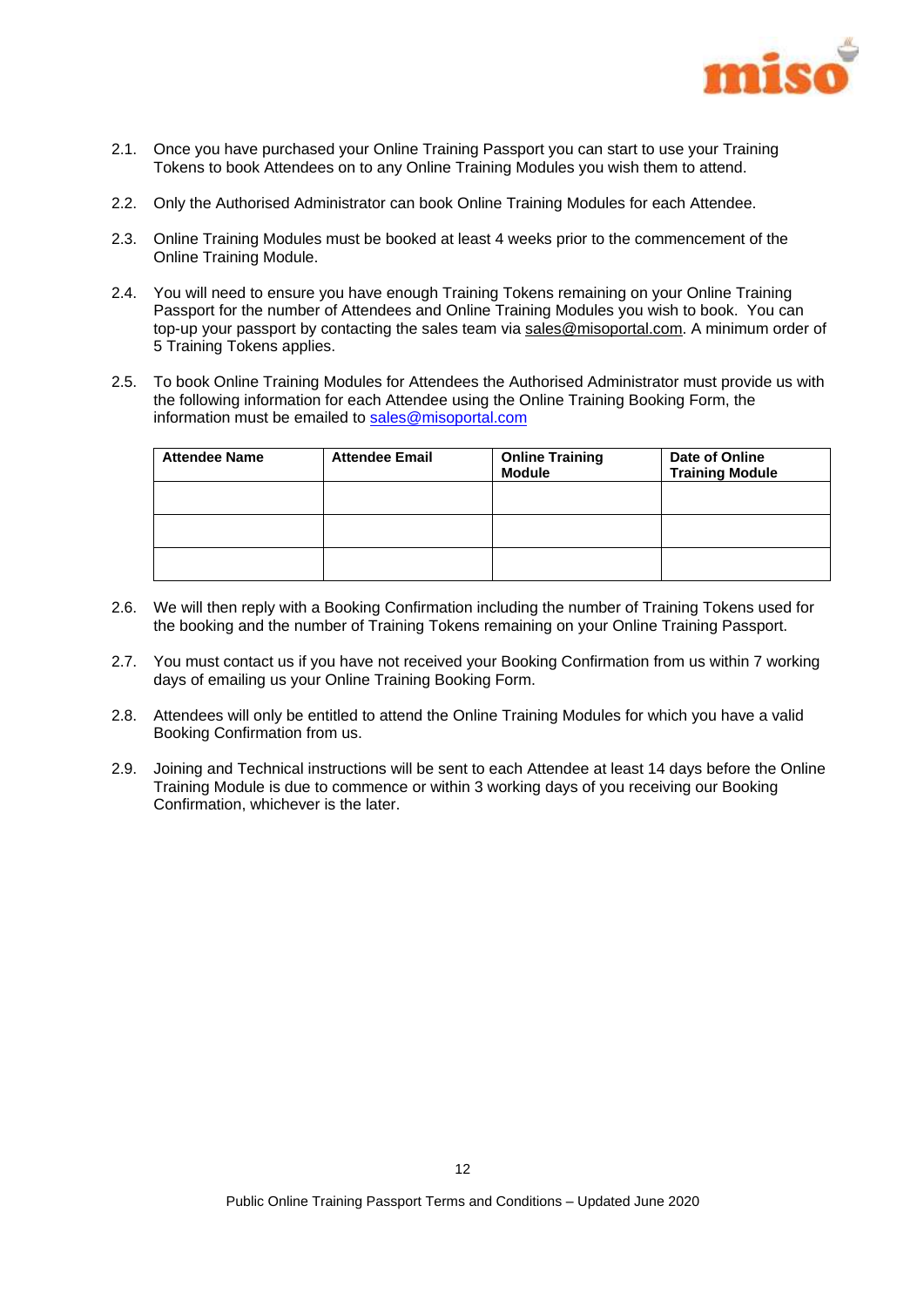

# **APPENDIX B**

# **Pre-Course Module Attendance - Technical Instructions**

We use the Web-based Training Platform Strigo.io to deliver training as it provides an online training experience closest to a face to face classroom experience. The Training Platform enables us to present training material, perform demonstrations and for the Attendees to work in a virtual classroom environment using virtual machines supplied through the Training Platform.

In order for an Attendee to participate in one of our Online Training Modules ('**Course Module'**) the following Pre-Course Module Attendance Technical Instructions must be conducted and followed by each Attendee prior to the scheduled date of the Module they are attending.

#### **1. Platform Test**

Each Attendee must successfully test that they are able to access the Training Platform using the test link sent to them in their course module joining instructions. Each Attendee must conduct the test using the same computer, camera, microphone and network as they plan to use during the Course Module.

#### **2. Basic Technical Requirements**

Attendees must check and ensure the following are in place and will be available to them during the Course Module:

- An internet connection.
- A supported browser (Chrome v51+, Mozilla Firefox).

#### **3. Audio / Video Requirements**

Attendees will require a working webcam/video, microphone and speakers. There is no phone/dial in option available on the Course Module.

#### **4. Network Requirements**

Attendees must check with their internal IT support team to ensure that:

- Port 443 is open; and
- Websocket traffic is allowed in the organisation's firewall including both ws and wss.

#### **5. White-list the following domains**

Attendees must ensure that the following domains are white-listed by their organisation:

- \*.strigo.io
- \*.opentok.com
- \*.tokbox.com
- \*.googleapis.com
- \*.gstatic.com
- \*.firebase.com
- \*.firebaseio.com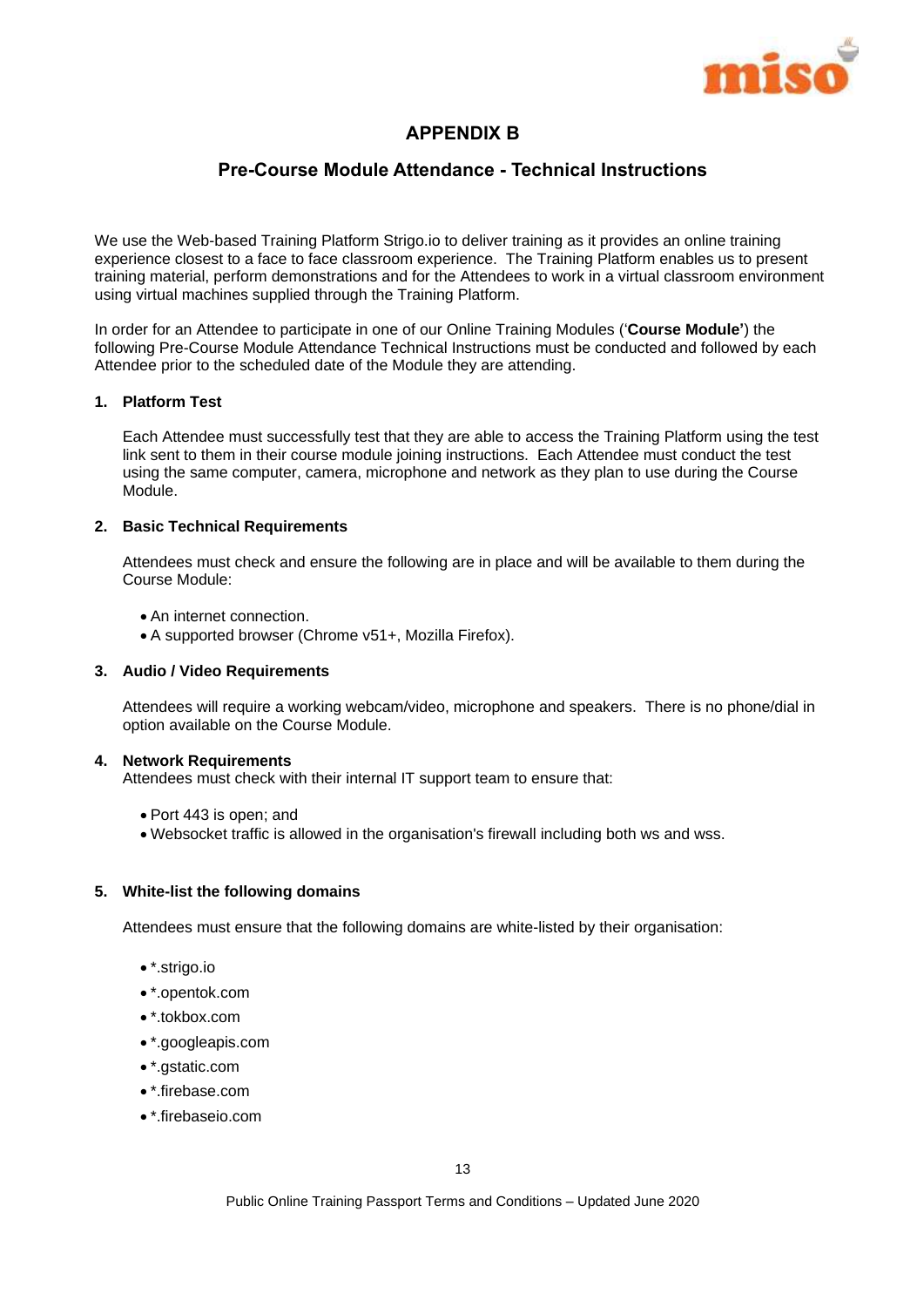

- \*.nodechef.com
- s3-eu-west-1.amazonaws.com

# **6. Ad blockers/ Script Blockers**

During the Course Module we recommend that you disable any ad blockers and script blockers.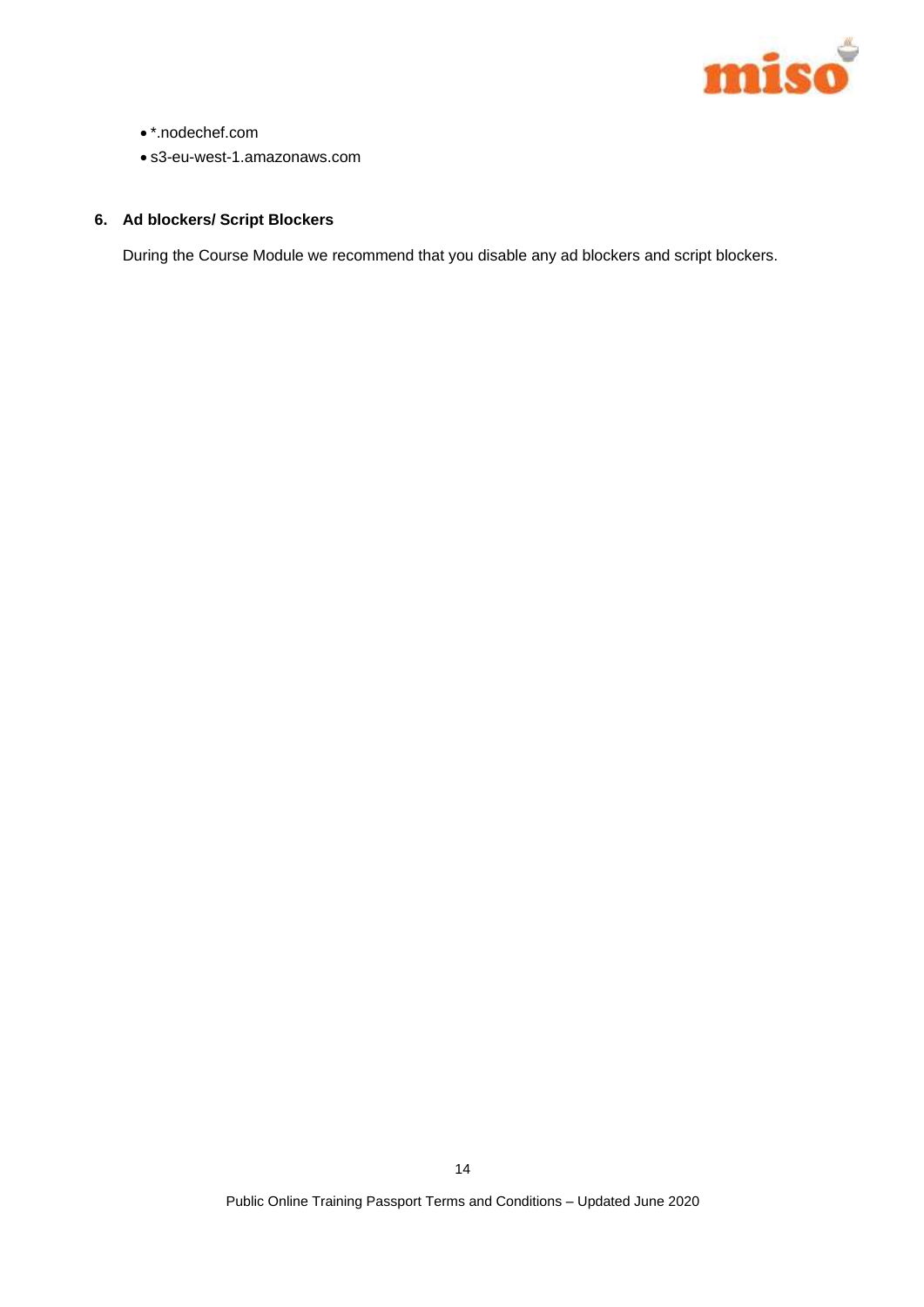

# **APPENDIX C**

# **Cancellation Of An Online Training Module Booking**

#### **1. Cancellation Process**

- 1.1. You may cancel an Online Training Module booking per claus[e 11.1](#page-5-0) by giving 5 working days notice prior to the date the Online Training Module is due to be attended.
- 1.2. Online Training Modules cancelled with less than 5 working days per 1.1 will be treated as if the Attendee had attended the Online Training Module and the applicable Training Tokens will be deducted from your Training Passport.
- 1.3. Booking cancellations must be notified to us by emailing an Online Training Module Cancellation Form to sales@misoportal.com . The form must include the following information.

| <b>Attendee Name</b> | <b>Attendee Email</b> | <b>Online Training</b><br><b>Module</b> | Data of Online<br><b>Training Module</b> | <b>Reason for</b><br><b>Cancellation</b> |
|----------------------|-----------------------|-----------------------------------------|------------------------------------------|------------------------------------------|
|                      |                       |                                         |                                          |                                          |
|                      |                       |                                         |                                          |                                          |
|                      |                       |                                         |                                          |                                          |

1.4. We will reply with a Cancellation Confirmation including where applicable the number of Training Tokens credited back to your Training Passport and the number of Training Tokens remaining.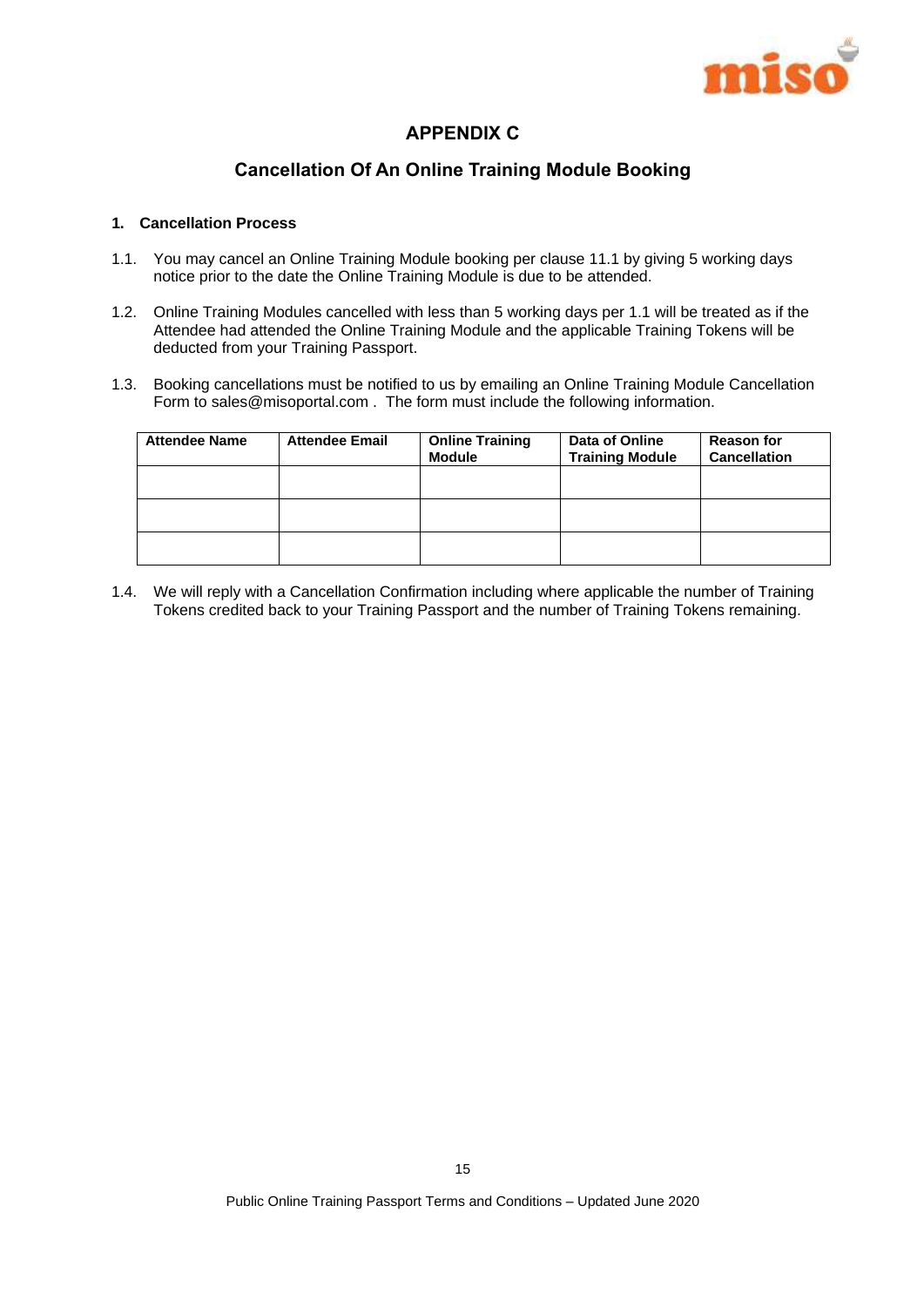

# **APPENDIX D(1)**

# **Data Protection**

#### **1. Definitions and interpretation**

1.1 In this Appendix, unless the context otherwise requires:

"**DP Regulator**" means any governmental or regulatory body or authority with responsibility for monitoring or enforcing compliance with the Data Protection Laws;

"**Data Subject Request**" means a request from a Data Subject to exercise its rights under the Data Protection Laws in respect of that Data Subject's Personal Data;

"**Security Breach**" means any actual loss, unauthorised or unlawful processing, destruction, damage, or alteration, or unauthorised disclosure of, or access to the Customer Personal Data, and terms defined in a provision of this Appendix shall have the meaning given to them in that provision

#### **2. Compliance with Data Protection Laws**

2.1 miso shall comply with its obligations under the Data Protection Laws as they apply to it as a Data Processor of the Customer Personal Data.

2.2 The Customer shall comply with its obligations under the Data Protection Laws as they apply to it as a Data Controller of the Customer Personal Data.

#### **3. Processing and security**

3.1 In performing its obligations under this Agreement, miso shall only process the categories of Personal Data and only in respect of the categories of Data Subjects, and only for the nature and purposes of processing and duration, as is set out in the Annex to this Appendix or as necessary to perform its obligations under this Agreement, save as otherwise required by any Applicable law.

3.2 In processing the Customer Personal Data, miso shall:

- (a) process Customer Personal Data only in accordance with the Customer's written instructions from time to time (including those set out in this Agreement) except as otherwise required by any Applicable Law;
- (b) not process the Customer Personal Data for any purpose other than those set out in the Annex and as necessary to perform its obligations under this Agreement unless otherwise expressly authorised by the Customer;
- (c) promptly notify the Customer if it receives a Data Subject Request in respect of Customer Personal Data;
- (d) as far as reasonably practicable, co-operate with and provide assistance to the Customer in relation to any Data Subject Request in respect of Customer Personal Data;
- (e) taking into account:
	- (i) the state of the art;
	- (ii) the nature, scope, context and purposes of the processing; and
	- (iii) the risk and severity of potential harm,

protect the Customer Personal Data by ensuring that it has in place appropriate technical and organisational measures, including measures to protect the Customer Personal Data against the risks of a Security Breach; and

(f) ensure that any persons authorised by miso to process Customer Personal Data are obliged to keep such data confidential.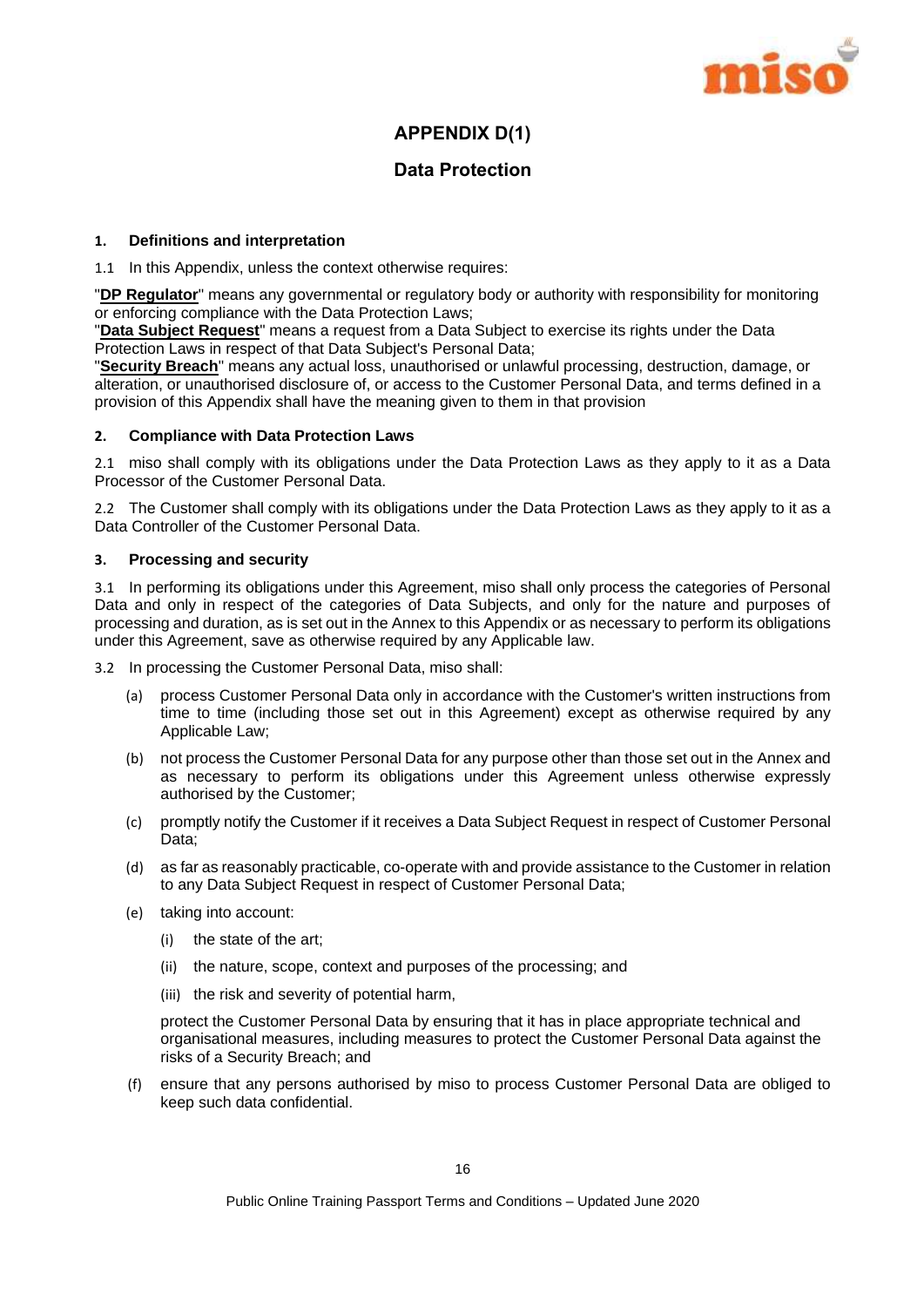

3.3 miso shall, without undue delay after discovering any Security Breach or any failure or defect in security which leads, or might reasonably be expected to lead, to a Security Breach (together a "**Security Issue**") notify the Customer of the same.

3.4 Where a Security Issue arises, miso shall:

- (a) as soon as reasonably practicable, provide the Customer with details of the Security Issue, the actual or expected consequences of it, and the measures taken or proposed to be taken to address or mitigate it;
- (b) co-operate with the Customer, and provide the Customer with all reasonable assistance in relation to the Security Issue; and
- (c) unless required by Applicable Law, not make any notifications to a DP Regulator or any Data Subjects about the Security Issue without the Customer's prior written consent (such consent not to be unreasonably withheld or delayed).

#### **4. Return or destruction of Personal Data**

4.1 Subject to paragraph [4.2,](#page-17-0) miso shall return or, at the election of the Customer, irretrievably delete all Customer Personal Data in its control or possession when it no longer requires such Customer Personal Data to exercise or perform its rights or obligations under this Agreement, and in any event within 30 days following expiry or termination of this Agreement.

<span id="page-17-0"></span>4.2 To the extent that miso is required by Applicable Law to retain all or part of the Customer Personal Data (the "**Retained Data**"), miso shall isolate and cease all processing of the Retained Data other than as required by the Applicable Law.

#### **5. Audit**

5.1 miso shall provide such information, reasonable co-operation and assistance in relation to any request made by the Customer (or its auditors, or its or their representatives) as necessary to demonstrate miso's compliance with the Data Protection Laws in relation to this Agreement.

#### **6. Co-operation and assistance**

6.1 miso shall co-operate with the Customer, and provide such information and assistance as the Customer may reasonably require, to enable the Customer to:

- (a) comply with the Customer's obligations under the Data Protection Laws (including Articles 32-36 of GDPR) in respect of Customer Personal Data; and
- (b) deal with and respond to investigations and requests for information relating to the Customer Personal Data from any DP Regulator.

6.2 If miso receives any complaint, notice or communication from a DP Regulator or other third party (excluding a Data Subject Request) which relates directly or indirectly to Customer Personal Data or to either Party's compliance with the Data Protection Laws, it shall notify the Customer as soon as reasonably practicable.

#### <span id="page-17-1"></span>**7. Sub-Processors**

7.1 miso shall not subcontract any processing of the Customer Personal Data to any Sub-Processor except as authorised by the Customer in accordance with this paragraph [7.](#page-17-1) The Customer consents to miso engaging Sub-Processors to process the Data provided that: (i) miso provides at least 30 days' prior notice of the addition of any subcontractor (including details of the processing it performs or will perform) ("**Sub-Processor Notice**"); and (ii) miso complies with paragraphs [7.4](#page-18-0) and [7.5](#page-18-1) of this Appendix.

7.2 The Customer hereby consents to miso's use of the Sub-Processors listed at www.misoportal.co.uk/legal/ which shall be maintained and updated when any Sub-Processor is added or removed in accordance with this paragraph [7.](#page-17-1)

7.3 If within 30 days of receipt of a Sub-Processor Notice the Customer notifies miso in writing of its refusal to consent to miso's appointment of a Sub-Processor on reasonable grounds relating to the protection of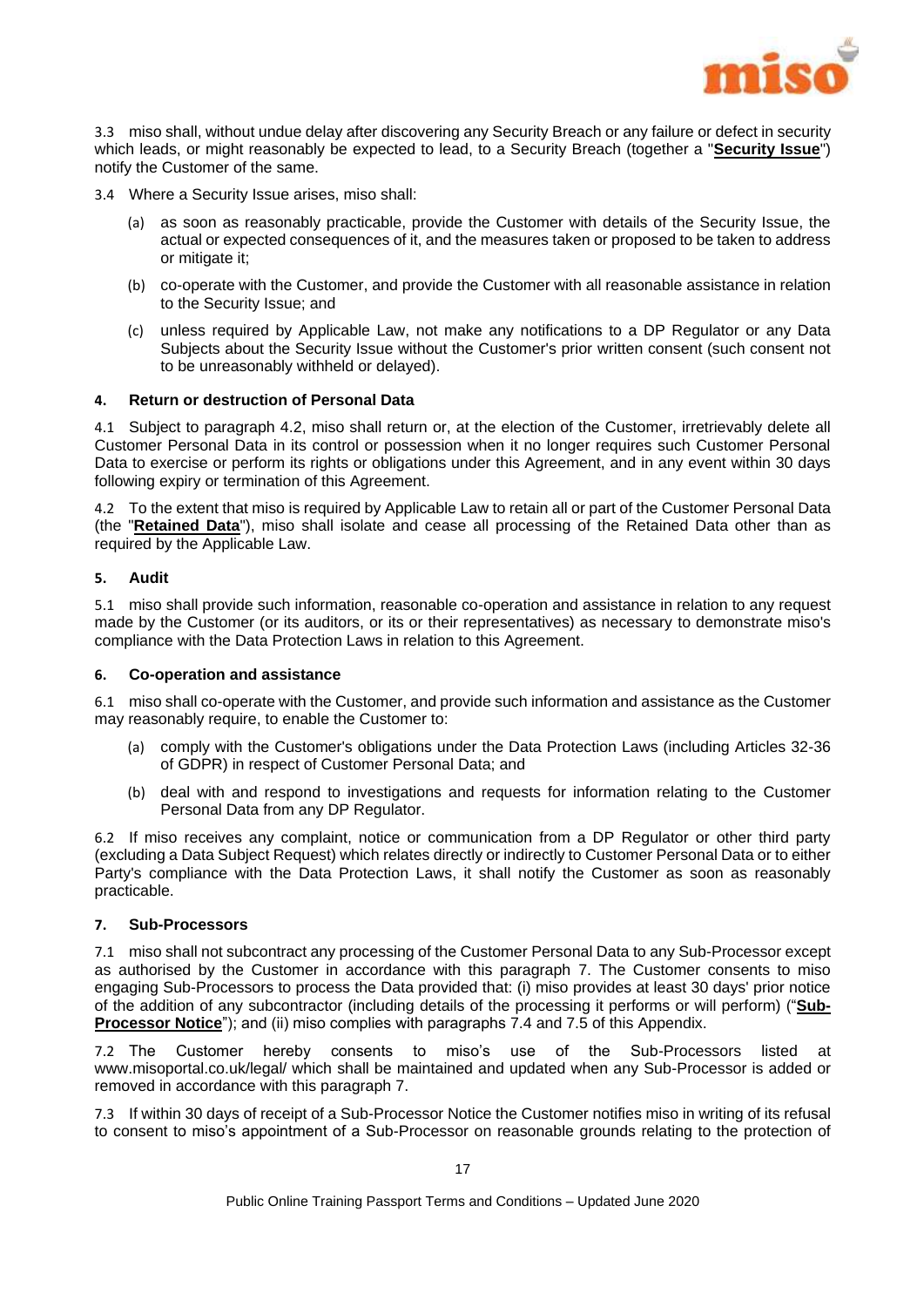

Customer Personal Data, then either: (i) miso will not appoint the Sub-Processor; or (ii) if miso does appoint the Sub-Processor, the Customer may elect to terminate the Agreement without penalty or cost to either party save that any portion of the fees paid in advance in respect of Services not yet delivered as at the effective date of termination shall be refunded to the Customer. If after 30 days from receipt of the Sub-Processor Notice the Customer has not indicated its refusal of the appointment of a Sub-Processor in accordance with this paragraph, then the Customer is deemed to have given its consent and miso shall be entitled to appoint the relevant Sub-Processor with immediate effect.

- <span id="page-18-0"></span>7.4 If miso appoints a Sub-Processor, Miso shall ensure that:
	- (a) such Sub-Processor shall only process Customer Personal Data in order to perform one or more of miso's obligations under this Agreement; and
	- (b) it enters into a written agreement or other legally enforceable terms with that Sub-Processor prior to any processing by the Sub-Processor, requiring the Sub-Processor to:
		- (i) process Customer Personal Data only in accordance with the written instructions of miso or the Customer; and
		- (ii) comply with data protection obligations equivalent in all material respects to those imposed on miso under this Appendix.

<span id="page-18-1"></span>7.5 Notwithstanding the appointment of a Sub-Processor, miso is responsible and liable to the Customer for any processing by the Sub-Processor in breach of this Appendix.

#### **8. Transfer of Personal Data**

8.1 miso shall only transfer Customer Personal Data outside of the EEA where there is adequate protection for such Customer Personal Data in accordance with applicable Data Protection Laws and as authorised by the Customer in accordance with paragraph 7.

8.2 As at the date of this Appendix the Customer consents to the transfers of Customer Personal Data to those non-EEA locations listed a[t www.misoportal.co.uk/legal.](http://www.misoportal.co.uk/legal) miso shall ensure that such list is maintained and updated from time to time to reflect any changes.

#### **9. Precedence**

In relation to the subject matter of this Appendix and its Annex, in the event of any inconsistency between the provisions of this Appendix and its Annex and the other provisions of the Agreement including any schedule or annex thereto, the provisions of this Appendix and its Annex shall prevail.

miso reserves the right to change their Data Protection Policy documentation and its location from time to time.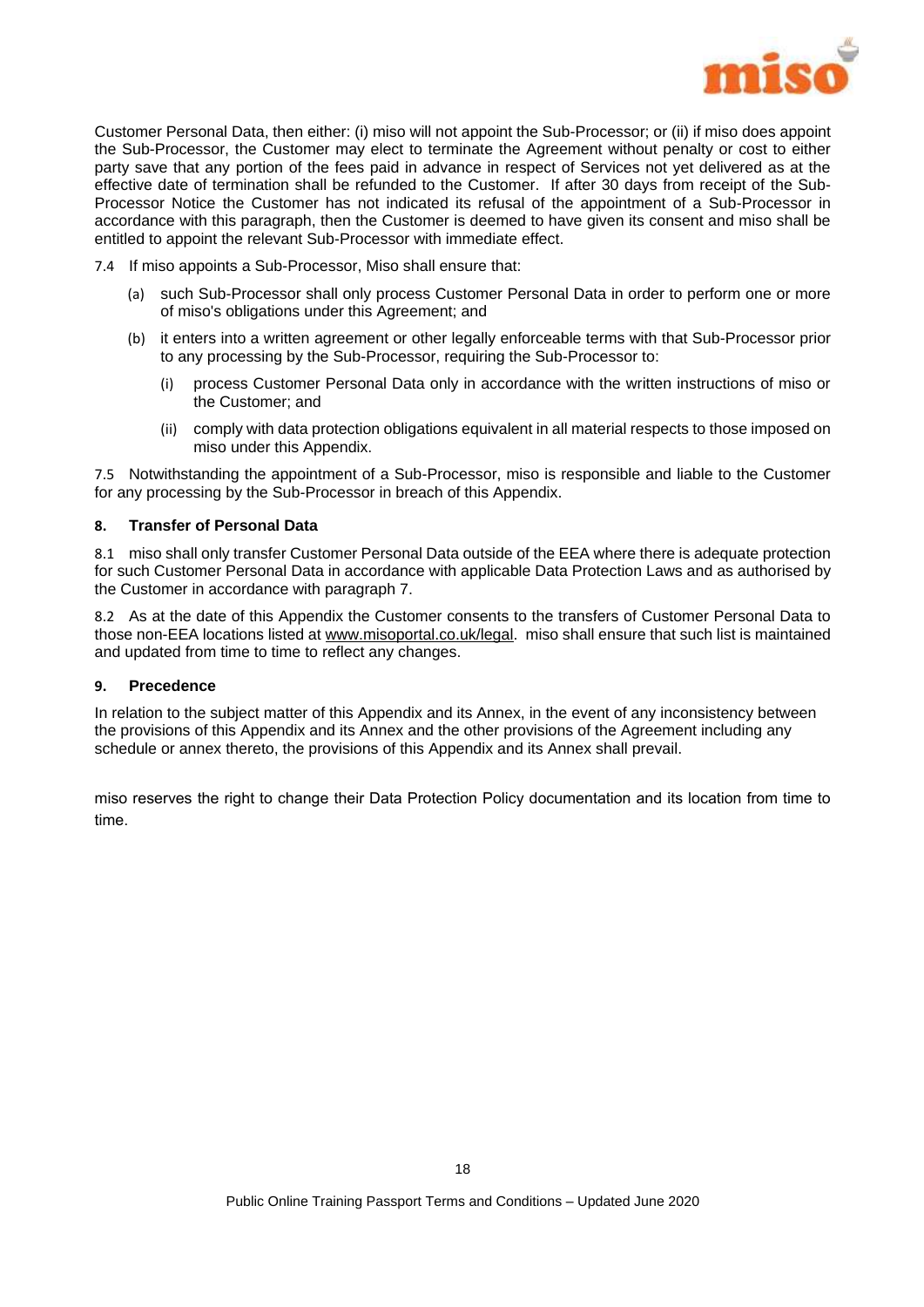

# **APPENDIX D(2)**

# **Data Processing Activities**

We want you to know what Personal Data Processing activities happen when you use our Services.

#### **1. Processing by the provider**

#### **1.1. Scope**

To allow us to provide the Online Training Passport service to you.

#### **1.2. Nature**

The Online Training Passport service enables Customers to book and attend our Online Training Courses and Online Training Modules.

#### **1.3. Purpose of processing and types of personal data**

We may process personal data for more than one lawful ground depending on the specific purpose for which we are using your data. Please contact us if you need specific details about the specific legal ground that we are relying on to process your personal data, where more than one ground has been set out in the table below.

| <b>Purpose / Activity</b>                                                                                                                                                         | Type of data                                                                                                                                             | Lawful basis for processing including basis of<br>legitimate interest                                                                                                                                                                                                                                                   |
|-----------------------------------------------------------------------------------------------------------------------------------------------------------------------------------|----------------------------------------------------------------------------------------------------------------------------------------------------------|-------------------------------------------------------------------------------------------------------------------------------------------------------------------------------------------------------------------------------------------------------------------------------------------------------------------------|
| To register you as a new<br>customer                                                                                                                                              | Identity<br>$\bullet$<br>Contact<br>$\bullet$                                                                                                            | Performance of a contract with you<br>$\bullet$                                                                                                                                                                                                                                                                         |
| To process and deliver your<br>order including payment and<br>collection or recovery of those<br>payments                                                                         | Identity<br>$\bullet$<br>Contact<br>$\bullet$<br>Financial<br>$\bullet$<br>Transaction<br>$\bullet$<br>Marketing and<br>٠<br>communications              | Performance of a contract with you<br>٠<br>Necessary for our legitimate interests (debt<br>collection)                                                                                                                                                                                                                  |
| To manage our relationship with<br>you which will include:<br>• Notifying you about changes in<br>our terms or privacy policy<br>• Asking you for feedback or<br>take a survey    | Identity<br>$\bullet$<br>Contact<br>$\bullet$<br>Profile<br>$\bullet$<br>Marketing and<br>$\bullet$<br>communications                                    | Performance of a contract with you<br>$\bullet$<br>Necessary to comply with a legal obligation<br>٠<br>Necessary for our legitimate interests (to keep our<br>records updated and to study how customers use<br>our products/services)                                                                                  |
| To enable you to take part in a<br>competition, prize draw, or<br>survey                                                                                                          | Identity<br>$\bullet$<br>Contact<br>$\bullet$<br>Profile<br>$\bullet$<br>Usage<br>$\bullet$<br>Marketing and<br>$\bullet$<br>communications              | Performance of a contract with you<br>٠<br>Necessary for our legitimate interests (to keep our<br>records updated and to study how customers use<br>our products/services)                                                                                                                                              |
| To administer and protect our<br>business and website (including<br>troubleshooting, data analysis,<br>testing, system maintenance,<br>support, reporting and hosting of<br>data) | Identity<br>$\bullet$<br>Contact<br>$\bullet$<br>Technical                                                                                               | Necessary for our legitimate interests (for running<br>$\bullet$<br>our business, provision of administration and IT<br>services, network security, to prevent fraud and in<br>the context of a business reorganisation or group<br>restructuring exercise)<br>Necessary to comply with a legal obligation<br>$\bullet$ |
| To deliver relevant website<br>content and advertisements to<br>you and measure or understand<br>the effectiveness of the<br>advertising we serve to you                          | Identity<br>$\bullet$<br>Contact<br>$\bullet$<br>Profile<br>$\bullet$<br>Usage<br>$\bullet$<br>Marketing and<br>communications<br>Technical<br>$\bullet$ | Necessary for our legitimate interests (to study<br>how customers use our products/services, to<br>develop them, to grow our business and to inform<br>our marketing strategy)                                                                                                                                          |
| To use data analytics to improve<br>our website, products/services,<br>marketing, customer<br>relationships and experiences                                                       | Technical<br>$\bullet$<br>Usage<br>$\bullet$                                                                                                             | Necessary for our legitimate interests (to define<br>$\bullet$<br>types of customers for our products and services,<br>to keep our website updated and relevant, to<br>develop our business and to inform our marketing<br>strategy)                                                                                    |
| To make suggestions and<br>recommendations to you about                                                                                                                           | Identity<br>Contact<br>$\bullet$                                                                                                                         | Necessary for our legitimate interests (to develop<br>٠<br>our products/services and grow our business)                                                                                                                                                                                                                 |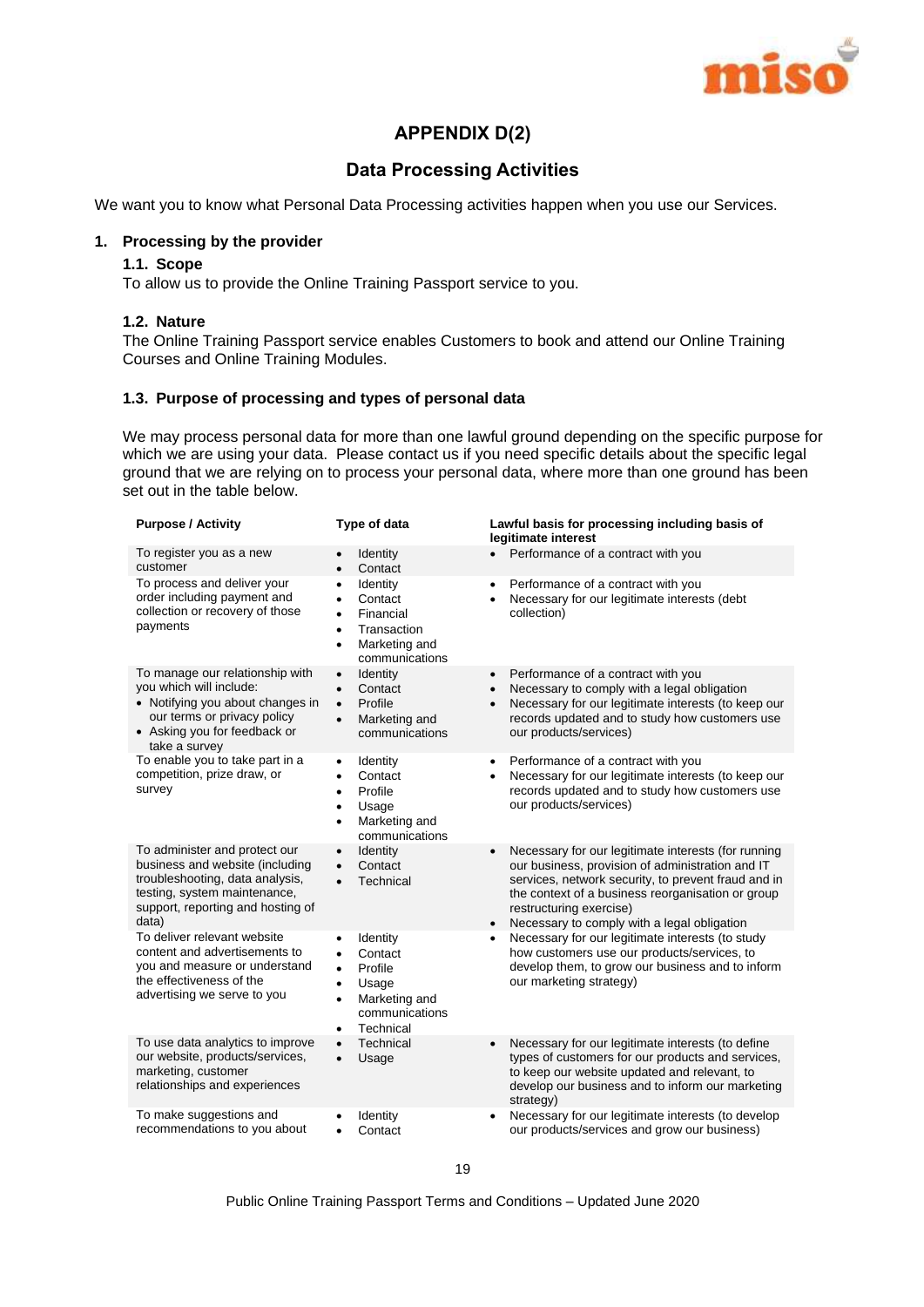

goods or services that may be of Technical interest to you Usage

• Profile

#### **1.4. Duration of the processing**

Whenever we collect or process your personal data, we'll only keep it for as long as is necessary for the purpose for which it was collected. At the end of that retention period (usually no longer than seven years), your data will either be deleted completely or anonymised, for example by aggregation with other data so that it can be used in a non-identifiable way for statistical analysis and business planning. For information stored in backup archives, we will securely store the information and isolate it from any further use until deletion is possible.

#### **2. Categories of data subject**

#### **2.1. When using this Service, the groups of individual's data by category**

- Your *end users using the service* that you deliver
- The personal data about your *employees and contractors* that we collect as a Customer of ours to complete account administration and set up
- The personal data that we collect about the *service user access* technical information (e.g. browser, IP address)
- The details of your *employee and contractor interactions* with us when you require support for the Service (information that you choose to submit)

miso reserves the right to change their Data Processing Activities documentation and its location from time to time.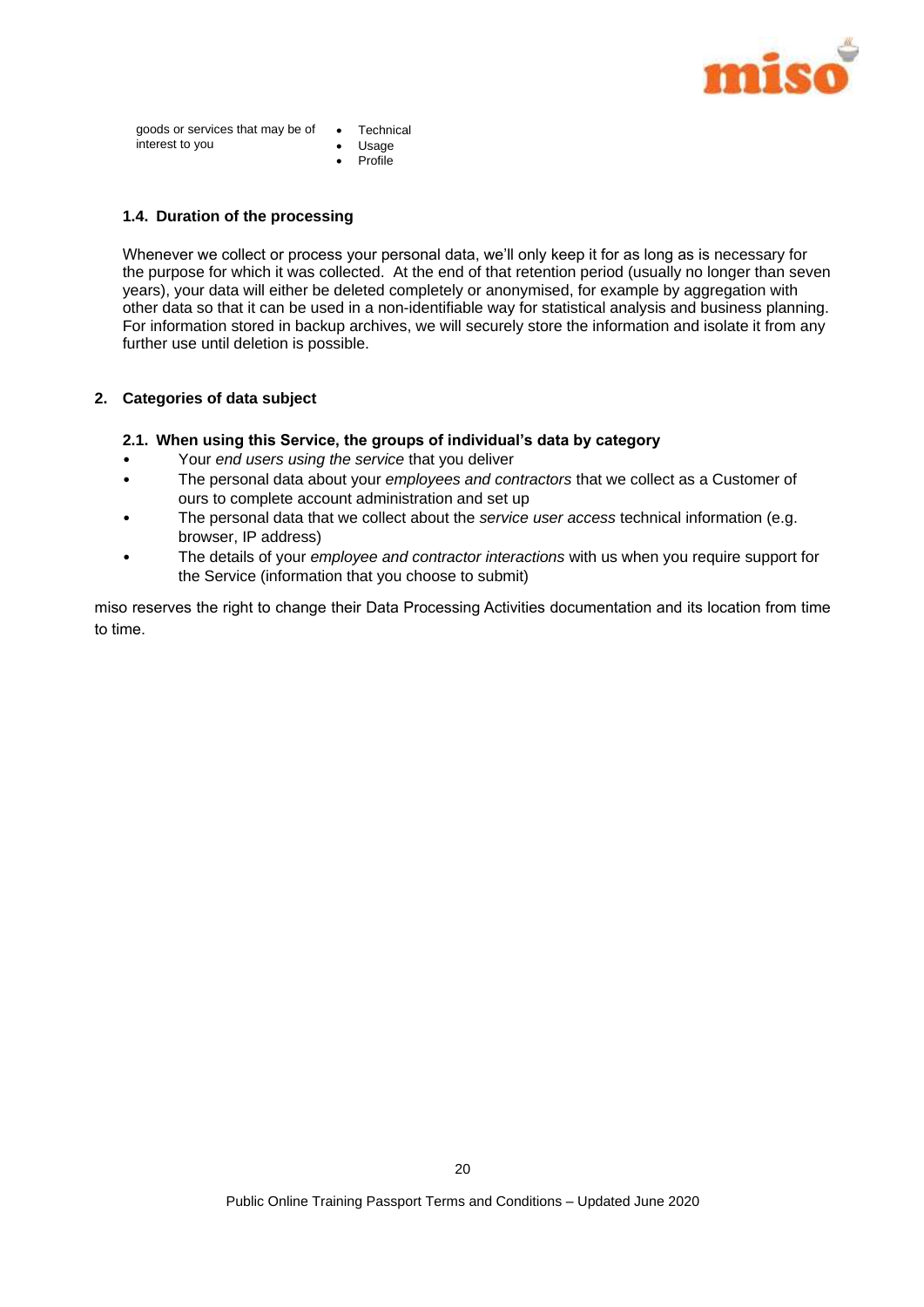

# **APPENDIX E**

# **Information Security**

Our information security document is available on our website.

miso reserves the right to change their Information Security document and its location from time to time. The current copy, including the update date, can be found at www.misoportal.com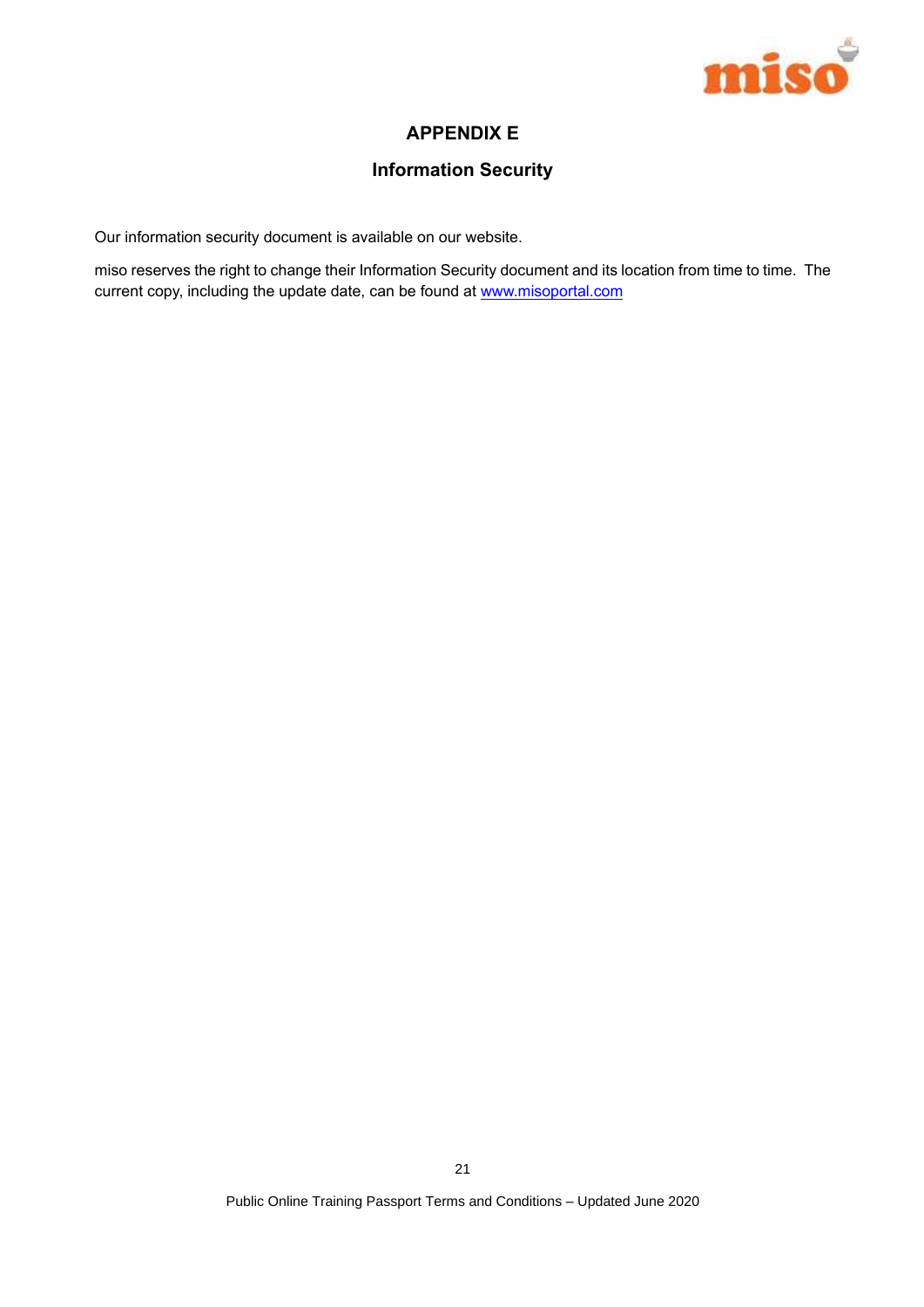

# **APPENDIX F**

# **Privacy Policy**

Our Privacy Policy is available on our website.

miso reserves the right to change their Privacy Policy and its location from time to time. The current copy, including the updated date, can be found at www.misoportal.com